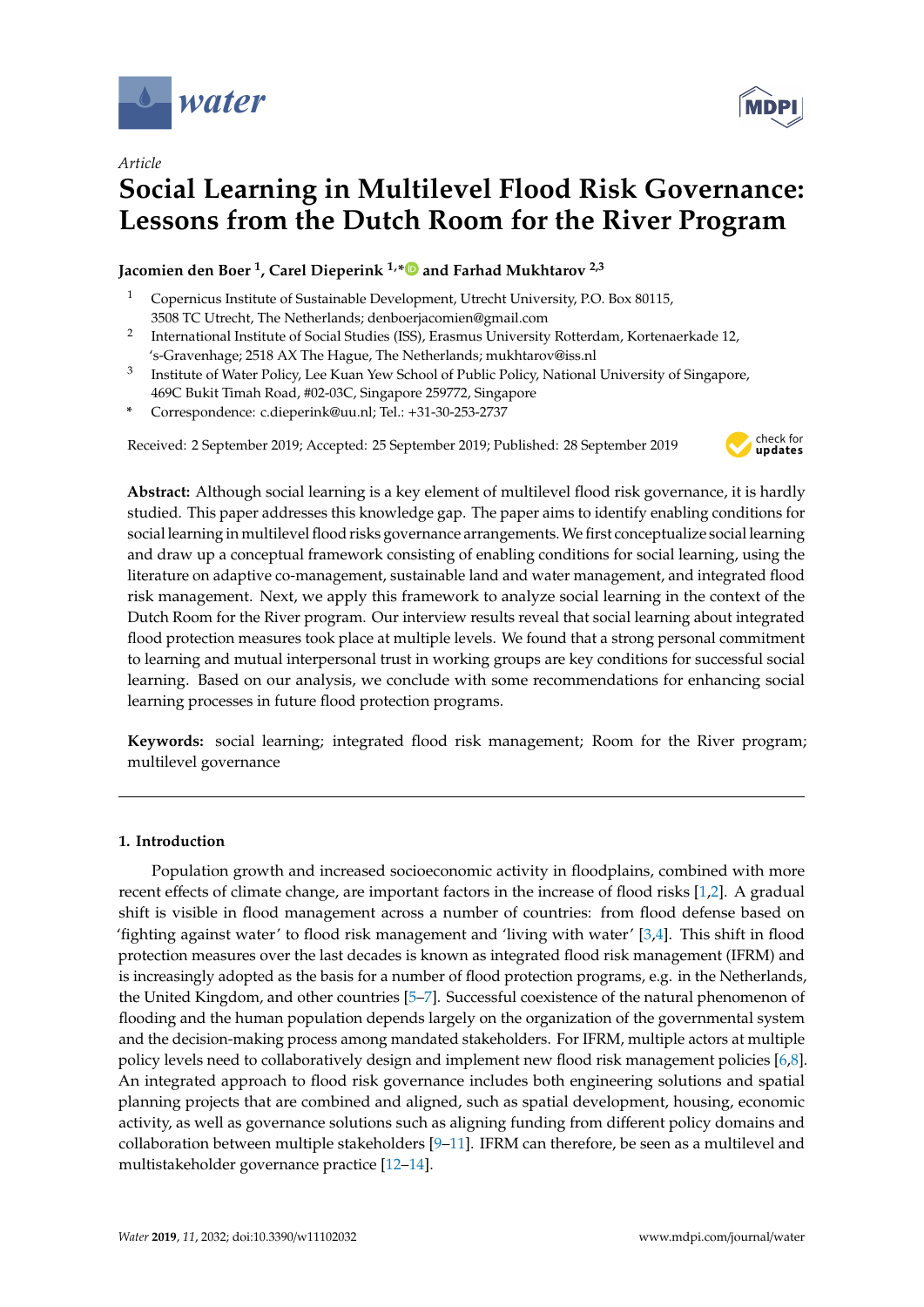Growing scholarly interest in collaborative modes of governance stresses the complexity and uncertainty inherent to such institutional arrangements [\[14](#page-13-11)[–18\]](#page-13-12). Collaborative arrangements are network structures where participating organizations depend on each other to achieve tasks that reach beyond their individual capacities [\[19\]](#page-13-13). Such interdependence requires the capacity for social learning for success and endurance of collaborative and multilevel arrangements. This realization has led to blossoming literature on social learning for collaborative institutions [\[10](#page-13-14)[,17](#page-13-15)[,20–](#page-14-0)[25\]](#page-14-1). This literature discusses social learning in a natural resources management context. However, studies on social learning in the context of multilevel flood risk governance are rare, and we have not yet been confronted

This article deals with this gap in the literature by presenting a conceptual framework to study social learning in the context of flood risk governance arrangements, which is then applied in a case study. The case study concerns social learning in the Room for the River program, a multilevel flood risk management program in the Netherlands. The case involves multiple and diverse governmental actors, working collectively on flood risk management in the Netherlands.

with studies that specify the conditions that enable social learning in flood risk governance.

Sections [2](#page-1-0) and [3](#page-2-0) reflect on the literature and conceptualize social learning for multilevel flood risk governance. For the conceptualization of social learning, we draw from literature on learning and organizational theories, which are related to the natural resources management domain. Suitable literature was found using Google Scholar and Scopus, by searching for different combinations of keywords like 'social learning', 'multi-level water governance', 'adaptive co-management', 'integrated flood risk management', 'learning process', 'collaborative learning' and 'multiple-loop learning'. In Section [4,](#page-6-0) the methods applied in the empirical part of the paper are explained. In Section [5,](#page-8-0) we present the results of the case study, leading to a discussion and conclusion in Section [6.](#page-11-0)

#### <span id="page-1-0"></span>**2. Conceptualizing Social Learning: Three Debates**

Social learning is a key concept for adaptive co-management, multilevel governance, and integrated flood risk management (see e.g., [\[10,](#page-13-14)[13,](#page-13-16)[15–](#page-13-17)[18](#page-13-12)[,20](#page-14-0)[,21](#page-14-2)[,26](#page-14-3)[,27\]](#page-14-4)). Both complementary and overlapping definitions for social learning are found in these strands of literature. Social learning appears to be a highly debated concept in literature. Three debates can be distinguished, which concern the relation between individual and social learning (e.g., [\[19,](#page-13-13)[21](#page-14-2)[,28\]](#page-14-5), learning as an outcome or as a process [\[15](#page-13-17)[,25](#page-14-1)[,29,](#page-14-6)[30\]](#page-14-7), and learning-levels and learning loops [\[6,](#page-13-6)[31,](#page-14-8)[32\]](#page-14-9)).

A first important debate in the literature is the distinction between social learning as different from individual learning [\[25](#page-14-1)[,28](#page-14-5)[,33\]](#page-14-10). Scholars have maintained a distinction between individual learning and social learning [\[14,](#page-13-11)[19,](#page-13-13)[21](#page-14-2)[,34\]](#page-14-11) in which the latter is based on deliberation and produces qualitatively different forms of decision-making as opposed to individual learning [\[35](#page-14-12)[–37\]](#page-14-13). This line of research, for example, ventured to understand how individual learning may become social learning, as in the case of flood risk governance in the UK (e.g., [\[38\]](#page-14-14)). As opposed to individual learning, the concept of social learning relates to notions of 'learning communities' and 'communities of practice' (e.g., [\[20\]](#page-14-0)). These communities consist of people that share a common concern and pursue knowledge through regular interaction, based in practice [\[20\]](#page-14-0). It goes beyond individual learning (a football player improving his personal skills) or individuals learning together (football players who train their personal skills during team practice). Social learning here is understood to be a process of change at the group level [\[39\]](#page-14-15) in which people learn from each other, which benefits the wider socioecological systems they operate in (e.g., river basins or community forests). For learning to be social, a change in understanding must occur at a larger scale, through social interaction [\[14,](#page-13-11)[21\]](#page-14-2). Thomas and Allen [\[40\]](#page-14-16) argue in a similar way for organizational learning, from which social learning is partially derived: 'while organizations learn through individual learning, organizational learning is not a cumulative result of individual learning. Rather, organizations learn when discoveries, evaluations, and insights by individuals are successfully embedded in the organization's mental models or cognitive systems and memories' (p. 125). To other scholars, however, collective learning may originate only when individual members of a collective learn and hence, is merely a sum of individual learning [\[41–](#page-14-17)[43\]](#page-14-18). Heikkila and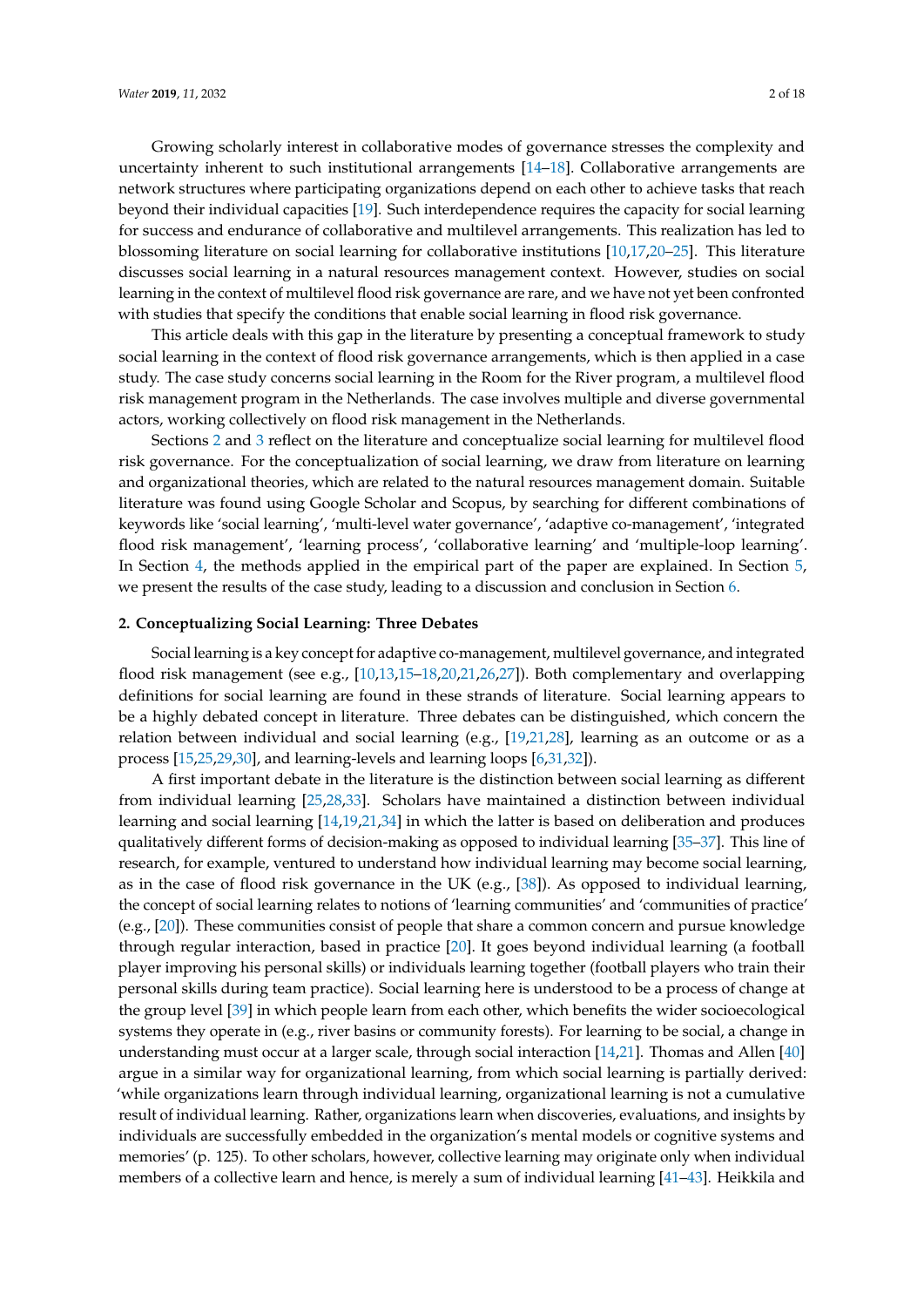Gerlak [\[44\]](#page-14-19) (p. 486), in turn, recognize the complexity of separating individual and collective learning in empirical settings and accept that learning may happen 'at multiple levels in collective settings, from individuals, to groups, organizations, and networks, and these levels are linked by dynamic social processes of producing and sharing knowledge' [\[44\]](#page-14-19). According to these scholars, the focus must be placed on the processes and products of learning rather than the relationship between the individual and collective learning, a view which is supported by Suskevics et al. [\[25\]](#page-14-1).

Another area where a consensus is yet to emerge is in the debate on whether learning should be seen as a process or as an outcome [\[21](#page-14-2)[,25](#page-14-1)[,29\]](#page-14-6). Learning outcomes, or products, 'can include new shared ideas, strategies, or actions among the parties involved in the learning process' [\[19\]](#page-13-13) (p. 4). Social learning outcomes are numerous (e.g., [\[15,](#page-13-17)[25,](#page-14-1)[29,](#page-14-6)[32\]](#page-14-9)). Among others, increased understanding of key issues, trust-building, acquisition of factual knowledge, and social skills are the results of social learning processes. The learning process, subsequently, is 'the set of actions that allow new information or knowledge to be acquired, processed and shared, and transferred across individuals within a group' [\[19\]](#page-13-13) (p. 3). Mostert et al. [\[15\]](#page-13-17) (p. 1,2) perceive social learning as a process within a specific context, which includes both a natural context (ecology, geography) and a social context (economy, culture, governance system). A learning process emerges when stakeholders realize they are interdependent in pursuing a goal or policy, which means that individual action will yield less or no result, and collaboration is thus necessary. The learning process can be initialized by the stakeholders or by an external party. According to Mostert et al. [\[15\]](#page-13-17), the learning process involves 'the development of trust, joint problem definition, joint fact-finding, the development and assessment of different alternatives, joint decision-making, and joint planning for implementation' (p. 2). Process outcomes are, e.g., better relations, increased trust, and empowerment of stakeholders. They emphasize the participatory character of the process. Similarly, Bos et al. [\[30\]](#page-14-7) define social learning as 'a collective process enabling change in a situation, as opposed to social learning as an outcome or 'emergent property' of a process to change a situation' (p. 399). The notion of social learning as a process points to 'actors developing shared meanings, values, and understanding through interaction, which provides the basis for joint future action' ([\[29](#page-14-6)[,45\]](#page-14-20) are quoted from [\[31\]](#page-14-8)).

The third debate in the literature concerns the relative importance of various contextual factors in influencing the process and outcomes of social learning, which is a growing body of empirical literature that discusses case studies in individual and comparative settings. Medema et al. [\[32\]](#page-14-9) and Pahl-Wostl [\[31\]](#page-14-8) argue that learning processes are largely influenced by the governance system in which they are embedded. The governance structure includes 'the pertinent legal and organizational framework as well as the cultural and socioeconomic environment' [\[31\]](#page-14-8) (p. 4). Social learning can be described as a multiscale process, hence learning can occur at multiple levels of agent interaction [\[31](#page-14-8)[,32\]](#page-14-9). The macro-level is the level of the governance structure at societal level. The meso-level is at the level of actor networks, or organized stakeholder groups. The micro-level is at the level of collaboration processes between stakeholder representatives of flood protection authorities (i.e., actual meetings). According to Pahl-Wostl et al. [\[31\]](#page-14-8), the multiparty collaboration processes are the 'nuclei' of the learning process (p. 5). When transferring this multiscale learning process to a geographical level, Huitema et al. [\[16\]](#page-13-18) advocate a bioregional approach (i.e., at watershed level) for water governance, reflecting the micro-level of regional multi-party collaboration processes. With regard to conditions that explain learning processes, they will also pertain to the micro-level.

In this paper, we aim to contribute to these three debates by analyzing an empirical case in order to reveal what factors influence social learning in the context of multilevel flood risk governance.

#### <span id="page-2-0"></span>**3. A Framework of Factors that Influence Social Learning**

To study learning in the setting of multilevel flood risk governance, we adopt the following definition for social learning (based on e.g., [\[15](#page-13-17)[,17](#page-13-15)[,18,](#page-13-12)[20,](#page-14-0)[21,](#page-14-2)[23,](#page-14-21)[27,](#page-14-4)[46\]](#page-14-22):

*Social learning is a process of change in understanding, that goes beyond the individual, at the micro-level of multi-party collaboration, aiming at collective action for integrated flood protection.*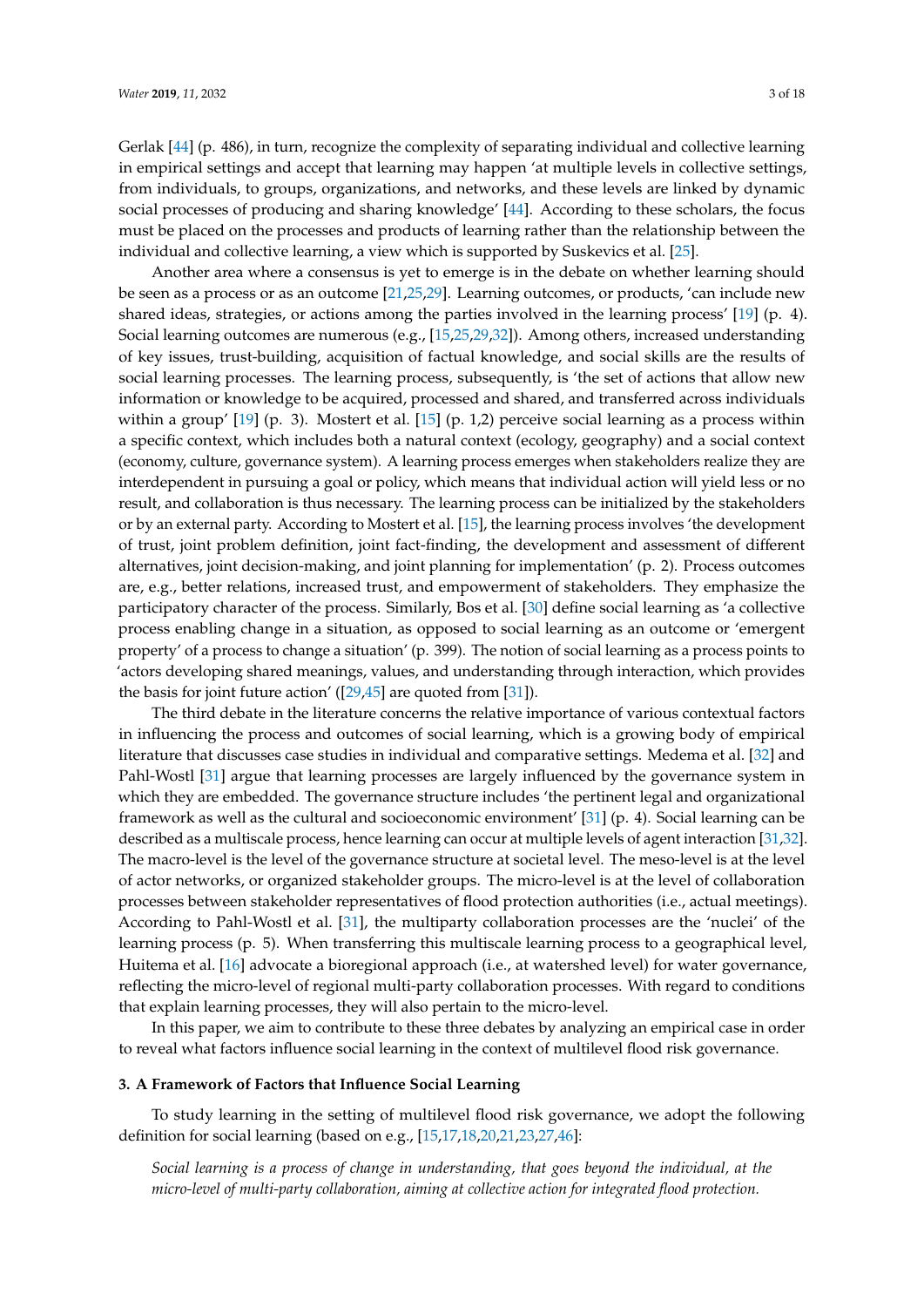By reviewing the abovementioned learning literature, we have found that most of the factors that will likely influence the learning process can be categorized into 4 categories—individual attributes, collaborative arena factors, organizational factors, and external context factors (see also [\[33\]](#page-14-10)). Combined, these factors provide a framework that can be used to analyze learning processes (Figure [1\)](#page-3-0). (Figure 1).

<span id="page-3-0"></span>

**Figure 1.** A framework for analyzing social learning. **Figure 1.** A framework for analyzing social learning.

#### *3.1. Individual Attributes*

reactions to change efforts by stakeholders and individuals involved in the learning process' or 'the psychological predispositions of the individuals experiencing change' [\[32\]](#page-14-9) (p. 26); [\[47\]](#page-15-0) (p. 107). Individuals and their characteristics form the basis through which learning is manifested [\[48\]](#page-15-1). First of all, a commitment to ongoing learning is an important characteristic of learning [\[49](#page-15-2)[,50\]](#page-15-3). Individuals with personality traits like tolerance of ambiguity and openness to new experiences are better able to learn from experiences and are less eager to have a confirmation bias, i.e., searching for information that confirms their beliefs. The extent to which a person is flexible and open-minded is an important attribute for learning: when the individual has little resistance to changing the way things are done, he or she is more eager to learn from this situation [\[51–](#page-15-4)[53\]](#page-15-5). Related to that is the capability for self-reflection, which is crucial for multiloop learning [\[17](#page-13-15)[,49](#page-15-2)[,54](#page-15-6)[–56\]](#page-15-7) and the individual's perception and awareness of his own role and abilities to exercise control in certain situations, or locus of power and control [\[51,](#page-15-4)[57\]](#page-15-8). Mostert et al. [\[15\]](#page-13-17) stress that a legitimate process in which participants are willing to learn require high professional competence and motivation. Social skills, in the form of sticking to rules and principle of dialogue and interaction come into play when differing views and perceptions of parties may lead to conflict [\[15\]](#page-13-17). When participants address each other in a respectful manner, they are more likely to agree on core issues regarding the policy process, which improves learning. A factor that explains successful learning is previous experience with a multiparty approach [\[15\]](#page-13-17). A positive experience will make it more likely that participants are willing to learn from other participants. Individual attributes (see Table [1\)](#page-4-0) are described as the 'the micro-level factors relating to the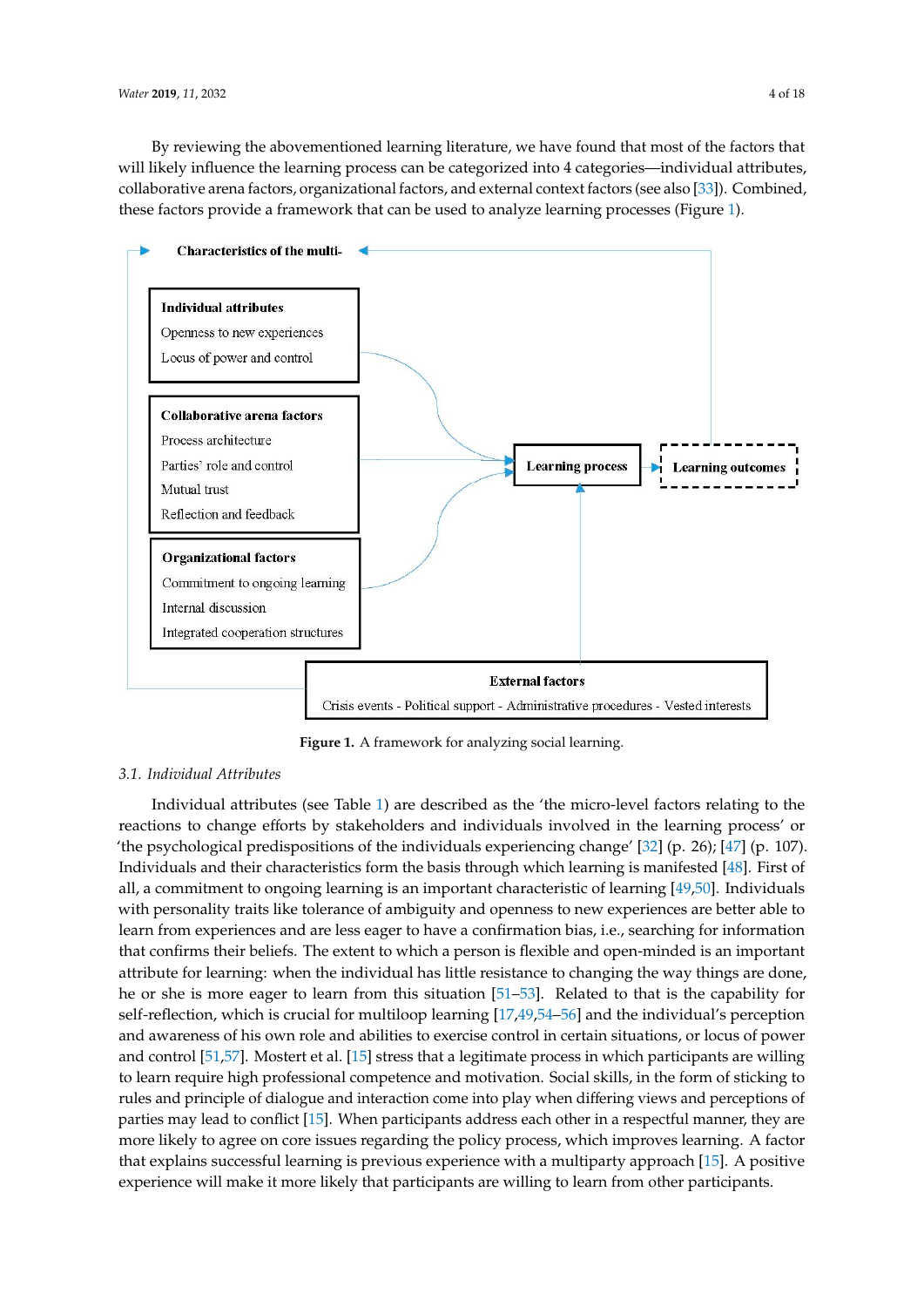<span id="page-4-0"></span>

| <b>Individual Attributes</b>             | Description                                                                                                                                                                           | <b>Authors</b>                      |
|------------------------------------------|---------------------------------------------------------------------------------------------------------------------------------------------------------------------------------------|-------------------------------------|
| Openness to new experiences              | Commitment to ongoing learning, capability for<br>self-reflection, flexible and open-minded attitude<br>to issues at hand, tolerance of ambiguity in policy<br>problems and solutions | $[15, 19, 47, 49 - 52, 54, 56, 58]$ |
| Locus of power and control               | Ability to control and influence one's<br>environment and hence feel engaged in policy<br>processes                                                                                   | [15, 51, 57]                        |
| Social skills                            | Ability to communicate, listen and express one's<br>opinion, and follow the rules of an open dialogue                                                                                 | [15, 51]                            |
| Experience with multiparty<br>approaches | Previous experience with multilevel governance<br>policy arenas                                                                                                                       | $\lceil 15 \rceil$                  |

**Table 1.** Individual attributes influencing the social learning process.

## *3.2. Collaborative Arena Factors*

Collaborative arena factors (see Table [2\)](#page-5-0) refer to the way the participatory process is organized and which actions and directions are taken during a policy planning and implementation phase. It is widely recognized that the structure of the institutional arrangement is an important explanatory factor in the occurrence or absence of social learning [\[19](#page-13-13)[,34\]](#page-14-11). These factors determine if participants feel respected and heard [\[32\]](#page-14-9). Involving all relevant stakeholders in a participatory process for developing and implementing new policies is important [\[59\]](#page-15-11). With regard to collaboration, crucial factors in the participatory process are mutual trust, goodwill, and mutual understanding, as is acknowledged interdependency [\[58\]](#page-15-10). If lacking, learning is unlikely to occur as common understanding and goals will not be reached [\[60\]](#page-15-12). Openness and legitimacy of the participatory process through continuous feedback on the process (e.g., through distribution of meeting records, background documents, questionnaires) is important to create trust and goodwill [\[15,](#page-13-17)[32\]](#page-14-9). The overall process architecture is an important condition in this respect. Frequent interaction among stakeholders is crucial for social learning [\[15\]](#page-13-17). Clear perspective and direction for feedback are crucial for multiloop learning, as the feedback navigates the process toward desired goals. It is also crucial that participants have clear expectations on the participatory process. A joint planning approach can facilitate this and also increase the transparency of the process, which in turn increases trust and goodwill [\[15,](#page-13-17)[59\]](#page-15-11). Role and control of parties involved explaining what influence the role a party or representative has in the collaboration process and what the position of a party is relative to other parties. Related to that is having a neutral organizer or leader who facilitates and presides the participatory process so as to enable fair balancing of interests. This helps to build a democratic and enabling environment for learning processes, in which appropriate meeting formats and extended engagement (repeated and frequent interactions, field trips, bilateral contacts) facilitate trust, collective meaning, constructive conflict solving, that in turn help participants to create a sense of ownership and commitment toward the learning process [\[15](#page-13-17)[,31](#page-14-8)[,59\]](#page-15-11). Besides these rather intangible factors, available resources in the form of budget, time, and information are essential as well in order to facilitate a successful learning process. Feedback and reflection, provided there is a clear goal, create a loop in which participants can learn from their previous experiences, and consequently optimize the collaborative process. Framing and reframing of how a policy problem is perceived can open up individual perspectives, thereby creating win-win situations [\[61,](#page-15-13)[62\]](#page-15-14). This results in improved mutual trust and better relations, factors previously marked as crucial for social learning. A final factor, communication, both internal (between members of the working groups) and external (to external parties or home organizations), is crucial for diffusion of information throughout the working group and to other organizations.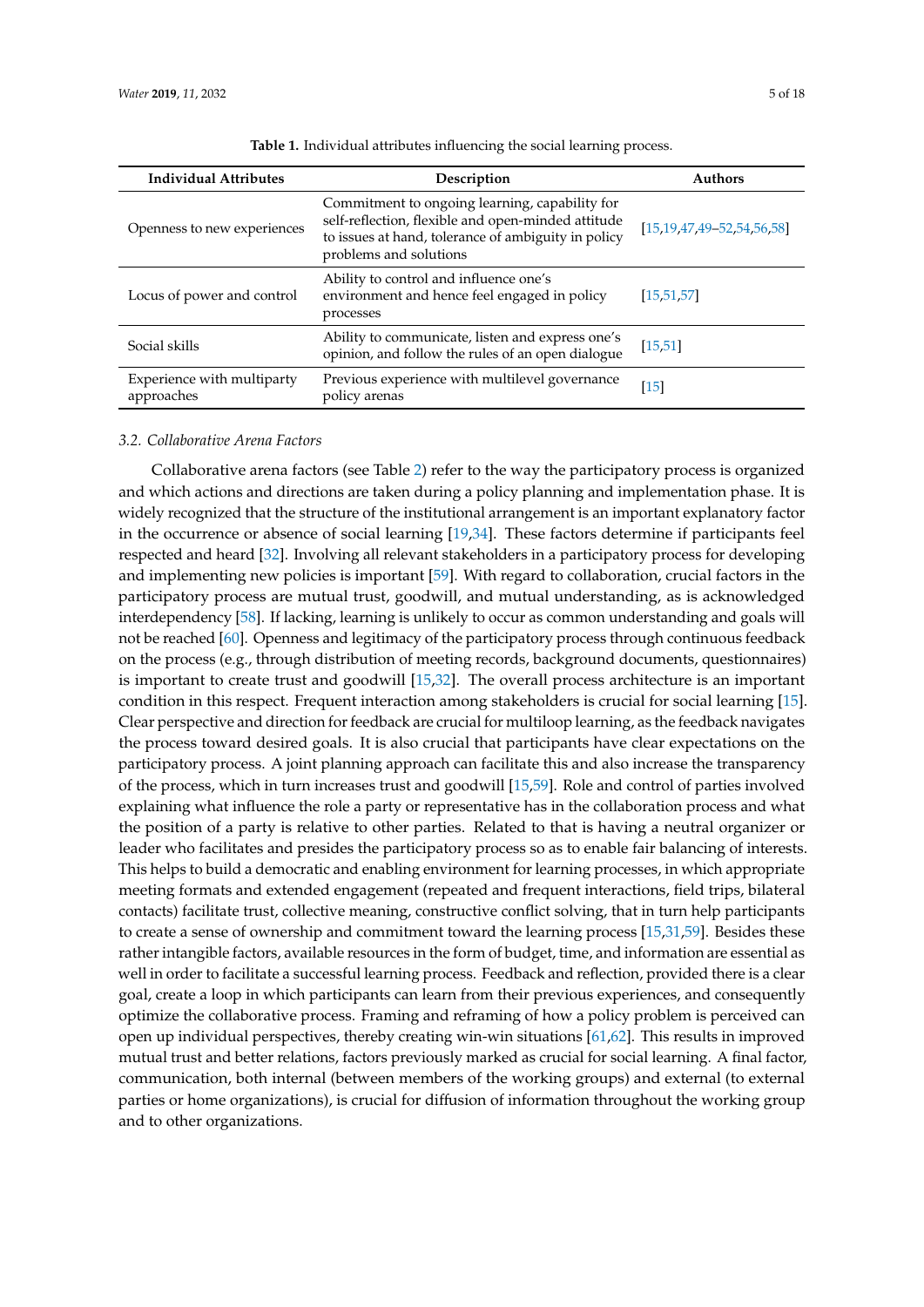<span id="page-5-0"></span>

| <b>Collaborative Arena Factors</b>          | Description                                                                                                                                                                                                                                | <b>Authors</b>                          |
|---------------------------------------------|--------------------------------------------------------------------------------------------------------------------------------------------------------------------------------------------------------------------------------------------|-----------------------------------------|
| Process architecture                        | Frequent interactions of working groups with appropriate<br>meeting formats, joint planning and a clear and shared<br>perspective, extended engagement, a transparent and<br>legitimate process for a democratic and enabling environment. | $[15, 17, 54, 55, 58, 59, 61, 63, -66]$ |
| Role and control of parties<br>involved     | A neutral organizer or leader that includes all the relevant<br>stakeholders in the process.                                                                                                                                               | $[15]$                                  |
| Mutual trust, goodwill and<br>understanding | Acknowledged interdependency, good working relations                                                                                                                                                                                       | [51, 54, 58]                            |
| Reflection and feedback                     | Continuous feedback on process and content, and framing and<br>reframing of issues and goals.                                                                                                                                              | $[15, 58, 66 - 72]$                     |
| Available resources                         | Knowledge, financial budget, time.                                                                                                                                                                                                         | [15, 55, 58]                            |
| Communication                               | Internal organizational communication as well as external<br>communication between different working groups.                                                                                                                               | [15, 58]                                |

**Table 2.** Collaborative arena factors influencing the social learning process.

#### *3.3. Organizational Factors*

Organizational context factors (see Table [3\)](#page-6-1) are preexisting forces in the governance system, which includes the internal context of the participants' home organization. Equality and balanced interests, or the lack thereof, as well as (a lack of) internal conflict on interests, are often mentioned as a prerequisite for social learning or frustrating learning [\[15\]](#page-13-17), as equal treatment of and opportunities for participating and influencing the policy process will positively influence the learning process. Entering a long-term working relationship, thereby creating a horizontally and vertically integrated cooperation structure, brings the context of the participatory process and the home organization together [\[15,](#page-13-17)[32\]](#page-14-9). It prevents contradictory decisions or recommendations in the internal context of an organization. Integration of knowledge and information sources through advanced information management is important in this respect. Bridging organizations, learning platforms facilitate institutional interplay, stimulate learning in the participatory process by providing connection between different scale and higher- and lower level organizations, thereby enabling the integration of knowledge [\[16,](#page-13-18)[59,](#page-15-11)[70\]](#page-15-18). According to Cash et al. [\[73\]](#page-16-1), knowledge is stored and perceived differently at different levels, based on differing beliefs of what is credible and legitimate knowledge and the nature of the problem for which policy is developed and implemented. Cross-level linkages that allow access to validated information makes the information trustworthy and links the participants through the use of the information [\[74\]](#page-16-2). Organizational commitment to learning and overall involvement of parties in the process is an important condition for social learning. Continuity, facilitated by, e.g., transfer of information to other representatives of the same organization, fosters social learning [\[15\]](#page-13-17). This also creates a sense of belonging for the participants that feedback the process outcomes in their own organizations. Changing staff or participants during the participatory process hinders social learning, as knowledge and experience is lost. Consequently, being a reliable and consistent stakeholder in the policy formulation and implementation processes is important for a person's credibility and the extent to which other parties are willing to accept, e.g., new information [\[32\]](#page-14-9).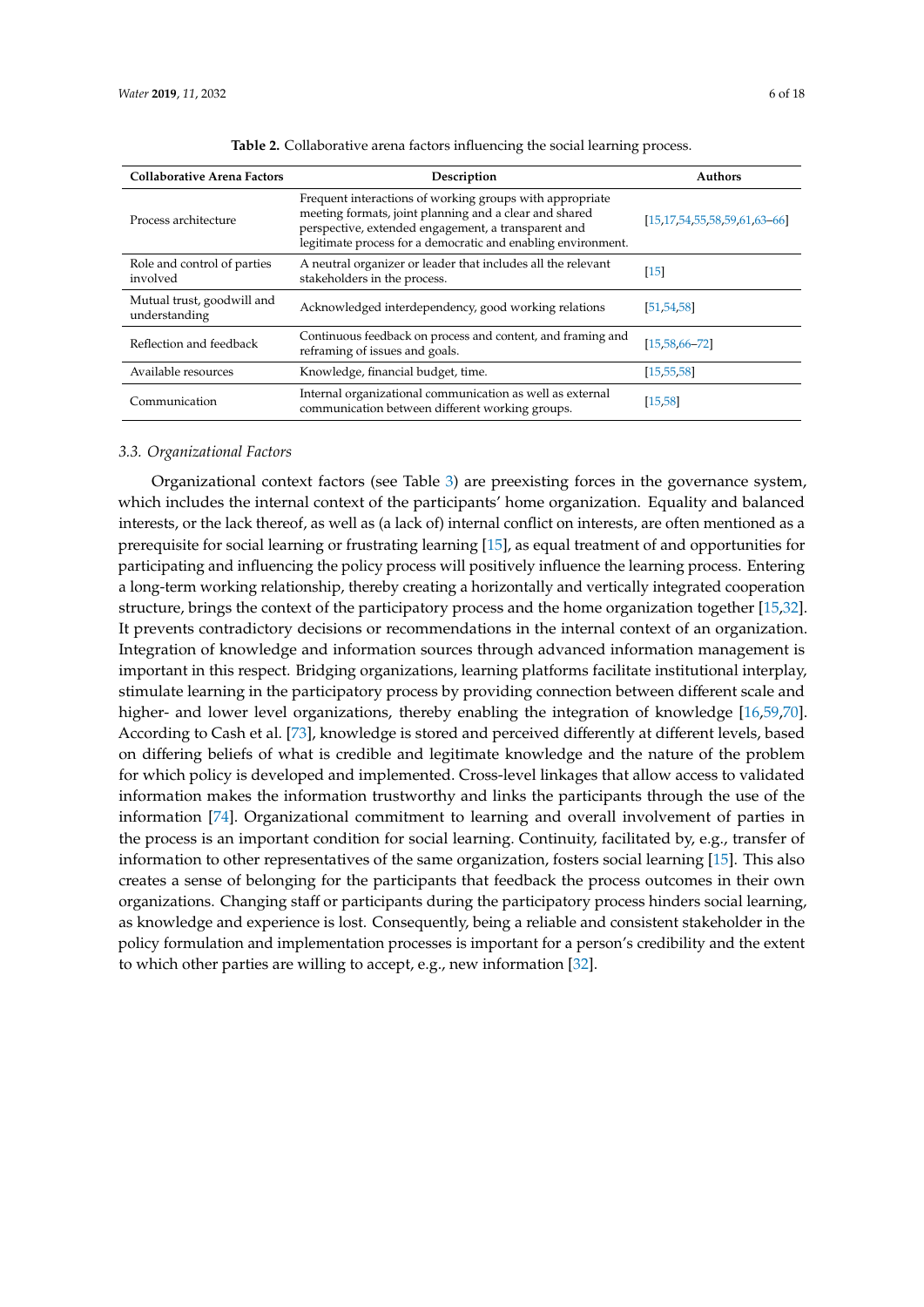<span id="page-6-1"></span>

| <b>Organizational Factors</b>                                    | Description                                                                                                                                | <b>Authors</b>                  |
|------------------------------------------------------------------|--------------------------------------------------------------------------------------------------------------------------------------------|---------------------------------|
| Commitment to ongoing learning                                   | Internal commitment to learning as a way to improve<br>organizational practice.                                                            | [15, 74]                        |
| Internal discussion on interests                                 | Agreement on internal goals and interests, equality<br>and balanced interests.                                                             | [15, 58]                        |
| Horizontally and vertically<br>integrated cooperation structures | Institutional interplay in the internal context of the<br>organization, bridging organizations, integration and<br>synthesis of knowledge. | $[17, 46, 58, 59, 70, 74, -78]$ |
| Integration of knowledge and<br>information sources              | Advanced information management and a sound<br>knowledge base for efficiency in policy development.                                        | $[58 - 60, 79 - 84]$            |
| Involvement of parties                                           | Reliability and consistency of partners, continuity of<br>staff in organizations.                                                          | [15, 50, 54]                    |

**Table 3.** Organizational factors that influence the social learning process.

## *3.4. External Factors*

External context factors (see Table [4\)](#page-6-2) are preexisting conditions and forces, but ones that are difficult to control by a specific governance regime [\[32\]](#page-14-9). Abrupt periods of change or crisis events (e.g., flooding or elections) are important drivers for change and hence for learning [\[15\]](#page-13-17). Such crises may turn out to be windows of opportunity for bringing about political support and supportive regulatory changes, which in turn can alter lengthy administrative procedures that hinder social learning [\[32\]](#page-14-9). Vested interests may hinder social learning, since existing regulatory frameworks are supported, allowing little room for lessons in social learning processes [\[15\]](#page-13-17). Existing laws and regulation also affect learning processes due to inflexible working processes that leave little room for change.

**Table 4.** External context factors influencing the social learning process.

<span id="page-6-2"></span>

| <b>External Factors</b>            | Description                                                            | <b>Authors</b>               |
|------------------------------------|------------------------------------------------------------------------|------------------------------|
| Crisis event (calamity, elections) | Events like floods or election can disrupt<br>collaborative processes. | [15, 51, 58, 60, 79, 85]     |
| Political support                  | Supportive regulatory and political framework.                         | [15, 51, 55, 60, 79, 85, 86] |
| Administrative procedures          | Lengthy and complex procedures, e.g., permits.                         | $\lceil 15 \rceil$           |
| Existing laws and regulations      | Path dependency, inflexible working processes.                         | $\lceil 15 \rceil$           |

## <span id="page-6-0"></span>**4. Methods: Case Characteristics and Data Collection**

The framework presented in the previous chapter is used for studying social learning in the context of multilevel flood risk governance. An eye-catching example of multilevel flood risk governance is the Dutch Room for the River (RftR) program. Aim of the program is to increase the buffering capacity of the Rhine river branches (Waal, IJssel and lower Rhine) in case of high water levels. This is done by creating more room for rivers and their branches through making more space for water by, e.g., dike relocation and the lowering of floodplains (Figure [2\)](#page-7-0). By doing this, the Netherlands can deal with higher water levels (16.000 m $^3$ /s instead of from 15.000 m $^3$ /s) that may enter the country at Lobith, where the river Rhine crosses the German-Dutch border [\[87\]](#page-16-8).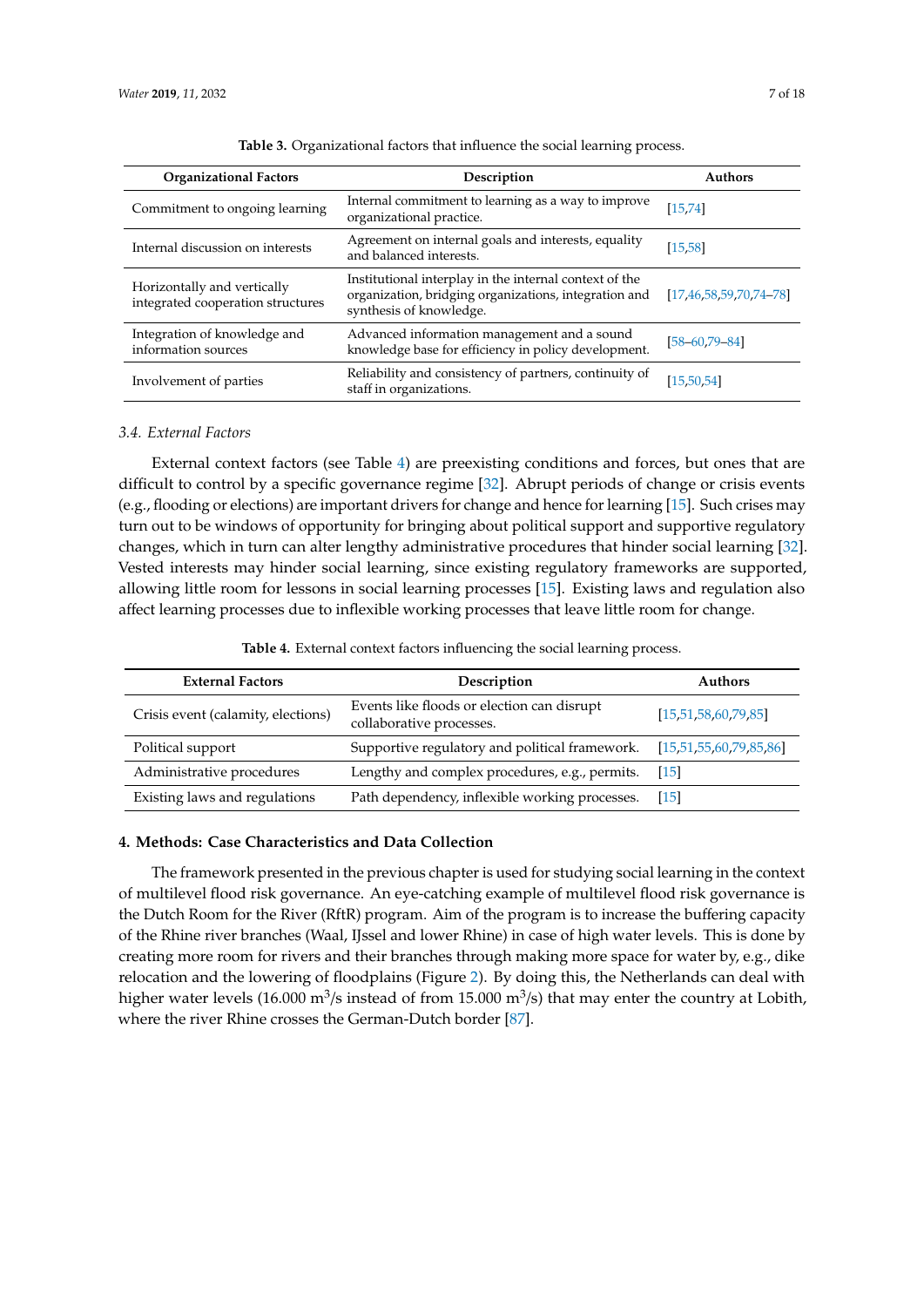<span id="page-7-0"></span>

**Figure 2.** Measures applied to create more room for river in the Room for the River program. Adapted **Figure 2.** Measures applied to create more room for river in the Room for the River program. Adapted from [13]. from [\[13\]](#page-13-16).

The program consisted of 34 separate projects, with a total budget of  $\epsilon$ 2.3 billion. It had a dual goal: both flood protection and spatial quality in the riverine area are increased, by means of, e.g., dike replacement and nature development. Hence, multiple disciplines and organizations are involved in designing and implementing the measures for making room for the river. It is exemplary for a multilevel governance program, as multiple actors, multiple disciplines, and multiple policy and decision-making levels are represented in the program both in the design and executive phase [\[13](#page-13-16)[,88\]](#page-16-9). The program involved numerous formal and informal relationships among a group of organizations that agreed to achieve certain goals in a set period of time and a fixed budget. Nevertheless, competing Neurands and interests occurred.<br>  $\frac{1}{2}$ demands and interests occurred.

RftR was initiated in 2000 and was finalized in mid-2017 [89]. From 2008/2009 until RftR was initiated in 2000 and was finalized in mid-2017 [\[89\]](#page-16-10). From 2008/2009 until approximately 2012, the chosen projects were meticulously prepared by an extensive multilevel stakeholder collaboration process (including e.g., Rijkswaterstaat, provinces, water authorities, municipalities, municipalities, citizens, societal organizations (e.g., nature conservation organizations, citizens, societal organizations (e.g., nature conservation organizations, environmental groups)). Early involvement of politicians and non-governmental stakeholders was deemed crucial for establishing commitment and support [\[88\]](#page-16-9). The program had a long duration (2000–2017) which allowed for learning-by-doing [\[10\]](#page-13-14), but it also requires an adaptive approach to deal with ongoing changes in both the internal and external context of the program, like changing stakeholder interests and configuration, socioeconomic developments (e.g., elections or economic crises), and new scientific findings [\[90\]](#page-16-11). Two government ministries (Ministry of Economic Affairs and the Ministry of Infrastructure and Environment, I&E), together with eight water authorities, seven provinces, and thirty municipalities, were responsible for the execution of the projects in the program [\[91\]](#page-16-12). Fifteen out of 34 projects are executed by Rijkswaterstaat, the remaining 19 are executed mainly by water authorities, and some by provinces and municipalities. provinces and municipalities.

In order to find out what learning has taken place during the Room for the River process, two In order to find out what learning has taken place during the Room for the River process, two rounds of in-depth, semi-structured, face-to-face interviews ( $N = 16$ ) were conducted with policy officers of governmental organizations involved in the RftR program (Rijkswaterstaat, Provinces, municipalities, water authorities). These governmental organizations were chosen since in the Netherlands they have the mandate and responsibility for flood risk management, as opposed to civil organizations or interest groups. The first round of interviews was instrumental in activating the respondents in recalling learning processes since they occurred over long periods of time. The second round of interviews (with the same interviewees) was based on a topic list that was adapted from the conceptual framework (Figure [1\)](#page-3-0) including the possibility to add conditions that respondents felt were instrumental to social learning processes and were not mentioned in the initial framework. We assumed that respondents were able to clarify and distinguish the lessons learned and the different conditions that affected their learning processes. By asking follow-up questions during and after the interviews, we managed to get a better insight into the respondents' perceptions.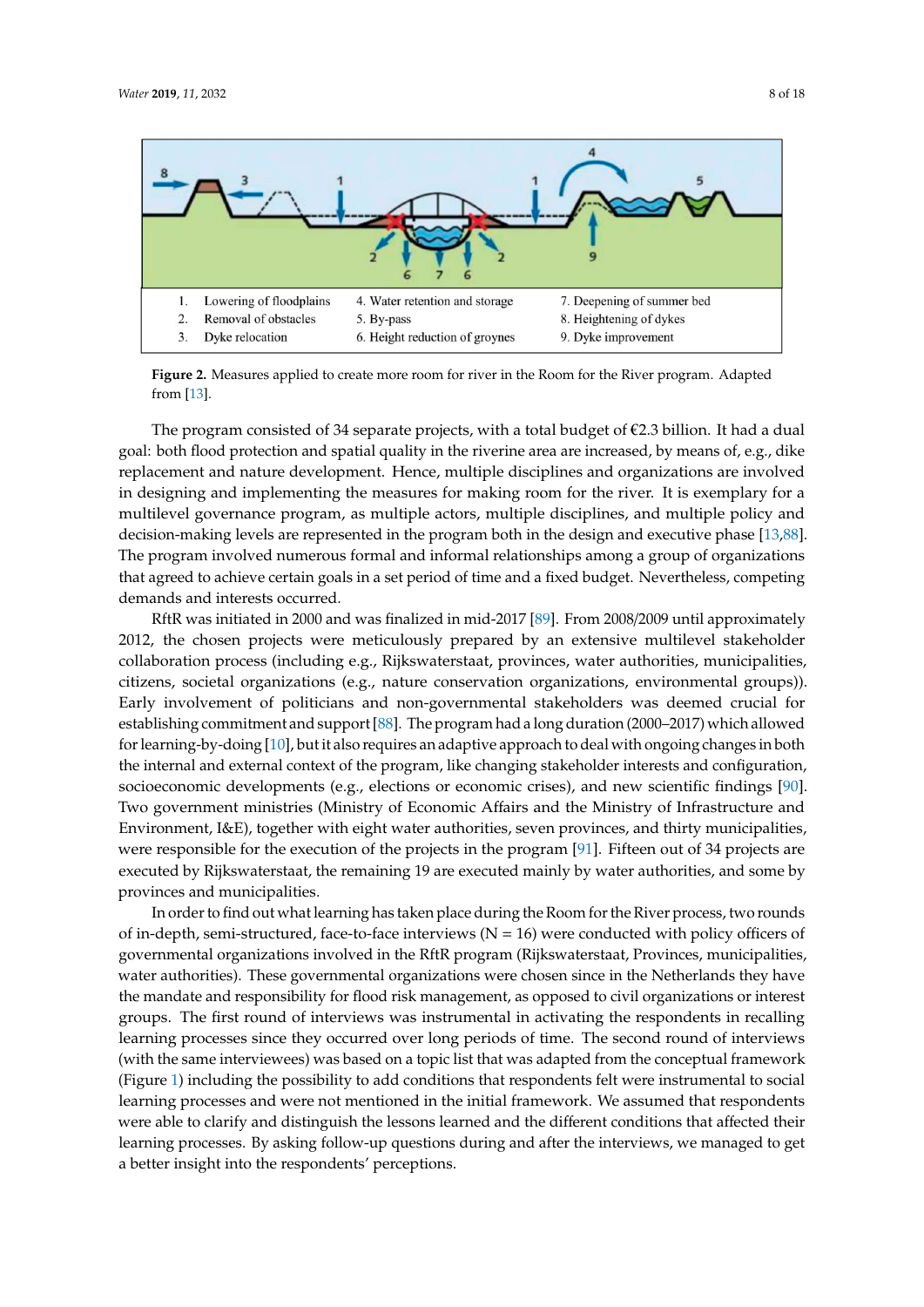Within the program, respondents were selected based on their involvement in either an administrative guidance group (ABG) or a licensing authority working group (AWBG) or both. The first was mainly involved in designing projects, whereas the latter is responsible for the permit procedures for, e.g., soil removal. These working groups were chosen as the platform for selecting respondents because the multilevel governance arrangement is institutionalized in these structures, i.e., all layers of governmental parties in the Dutch water sector are represented in these working groups. Represented are water authorities, Provinces, municipalities, Rijkswaterstaat RftR program directorate (PDR), and Rijkswaterstaat regional offices.

Supplementary to interviews, mid-term and end-term reviews commissioned by the PDR were used to gain insight into the overall RftR program and its performance on, e.g., timing and budget [\[92–](#page-16-13)[95\]](#page-16-14).

The interview results were transcribed, arranged, and coded using an excel table, which corresponded with the interview topic list: a list of learning outcomes and a list of enabling factors and how they influence learning.

### <span id="page-8-0"></span>**5. Results**

#### *5.1. Learning Outcomes*

The learning outcomes we found can be clustered in collective products [\[19\]](#page-13-13), development of relations, and new shared interests, ideas, and strategies.

Examples of *collective products* are new strategies for, e.g., permit procedures, the introduction of life cycle costing in the design phase of the projects, strict record-keeping of complex decision-making procedures, and the creation of a bridging organization that facilitates knowledge exchange between projects. Besides, the use of Integrative Project Management (IPM) was introduced during the RftR program and later used in other, non-flood related projects as well. These IPM teams perform five very specific roles with corresponding responsibilities related to major infrastructural projects. The *development of relations* shows in the frequent so-called 'milestone celebrations', frequent face-to-face meetings, both official and in the field and flexible attitudes in formal operations (e.g., the occurrence of shared debates). Shared meaning shows in the parties' recognition and acknowledgment of one another's interests. At some point, parties were able to bring their own interests to the table, without denying other parties theirs. *New strategies* show in the early involvement of a broad range of stakeholders in the projects to allow for a joint project, that is broadly supported. Showing the added value of the project and choosing the right party to lead the project in its different phases is a learning outcome that has been instrumental in ensuring the progress of the projects.

#### *5.2. Learning Process*

The main findings from the interviews suggest that social learning in the Room for the River project is highly influenced by individual attributes and collaborative arena factors, and less by external context and organizational factors, as shown in Table [5.](#page-9-0)

## 5.2.1. Individual Attributes

Respondents confirmed that openness to new experiences, self-reflection, and flexibility add to a social learning process. Individuals that are open for new experiences are more likely to observe the lessons to be learned and are more willing to change. '*Learning is change*' (interviewee 1), '*Every now and then you should take a little distance from your own work, and reflect on what's going well, what you should do di*ff*erent. That is the most important thing. [..] Because if you're not open for learning and change, you won't change'* (1). Social skills or the ability to express yourself and formulate interests and arguments is paramount. This skill works in two ways: having the right social skills helps to formulate your own or organizations' point of view in the discussion, but also helps to recognize and formulate viewpoints from other parties or individuals in the collaboration process. It is seen by many as a precondition for collaboration and consequently for learning.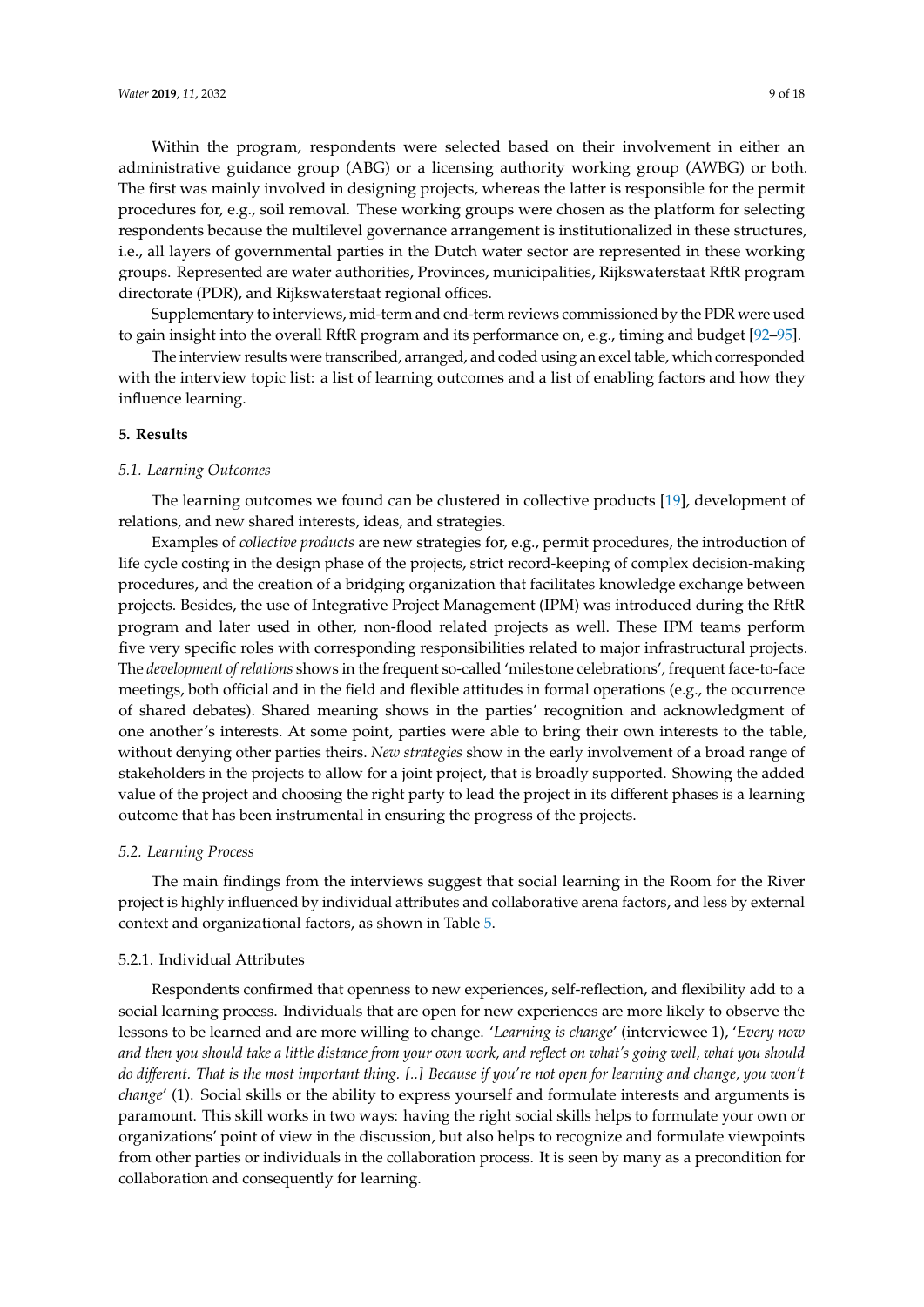<span id="page-9-0"></span>

| Did This Factor Influence the Social Learning Process<br>Positively? (i.e., Is the Variable Enabling Social Learning?)<br>$(N = 16)$ | Yes, Positive Influence | No, no Positive Influence | $+/-$<br>Both a Positive and a Negative Influence | <b>No Answer</b> |
|--------------------------------------------------------------------------------------------------------------------------------------|-------------------------|---------------------------|---------------------------------------------------|------------------|
| Individual attributes                                                                                                                |                         |                           |                                                   |                  |
| Openness to new experience, self-reflection, flexibility                                                                             | 16                      |                           |                                                   |                  |
| Locus of power and control                                                                                                           | 12                      |                           |                                                   |                  |
| Social skills                                                                                                                        | 15                      |                           |                                                   |                  |
| Experience with multilevel governance structures                                                                                     |                         |                           |                                                   |                  |
| Collaborative arena factors                                                                                                          |                         |                           |                                                   |                  |
| Role and control of different parties                                                                                                | 15                      |                           |                                                   |                  |
| Mutual trust                                                                                                                         | 13                      |                           |                                                   |                  |
| Interdependency                                                                                                                      | 13                      |                           |                                                   |                  |
| Reflection and feedback                                                                                                              | 15                      |                           |                                                   |                  |
| Available resources                                                                                                                  |                         |                           |                                                   |                  |
| Process architecture                                                                                                                 | 12                      |                           |                                                   |                  |
| Communication                                                                                                                        | 13                      |                           |                                                   |                  |
| Organizational factors                                                                                                               |                         |                           |                                                   |                  |
| Organizational commitment to learning and change                                                                                     | 14                      |                           |                                                   |                  |
| Integration of knowledge and information sources                                                                                     | 9                       |                           |                                                   |                  |
| Horizontally and vertically integrated cooperation structure                                                                         | 10                      |                           |                                                   |                  |
| Internal conflict of interests                                                                                                       |                         |                           |                                                   |                  |
| Involvement of stakeholders                                                                                                          |                         |                           |                                                   |                  |
| External factors                                                                                                                     |                         |                           |                                                   |                  |
| Crisis events                                                                                                                        |                         |                           |                                                   | 3                |
| Administrative procedures                                                                                                            |                         |                           |                                                   |                  |
| Political support                                                                                                                    |                         |                           |                                                   |                  |
| Existing laws and regulation                                                                                                         |                         |                           |                                                   |                  |

| Table 5. Factors influencing the social learning process in the Room for the River Project. |
|---------------------------------------------------------------------------------------------|
|---------------------------------------------------------------------------------------------|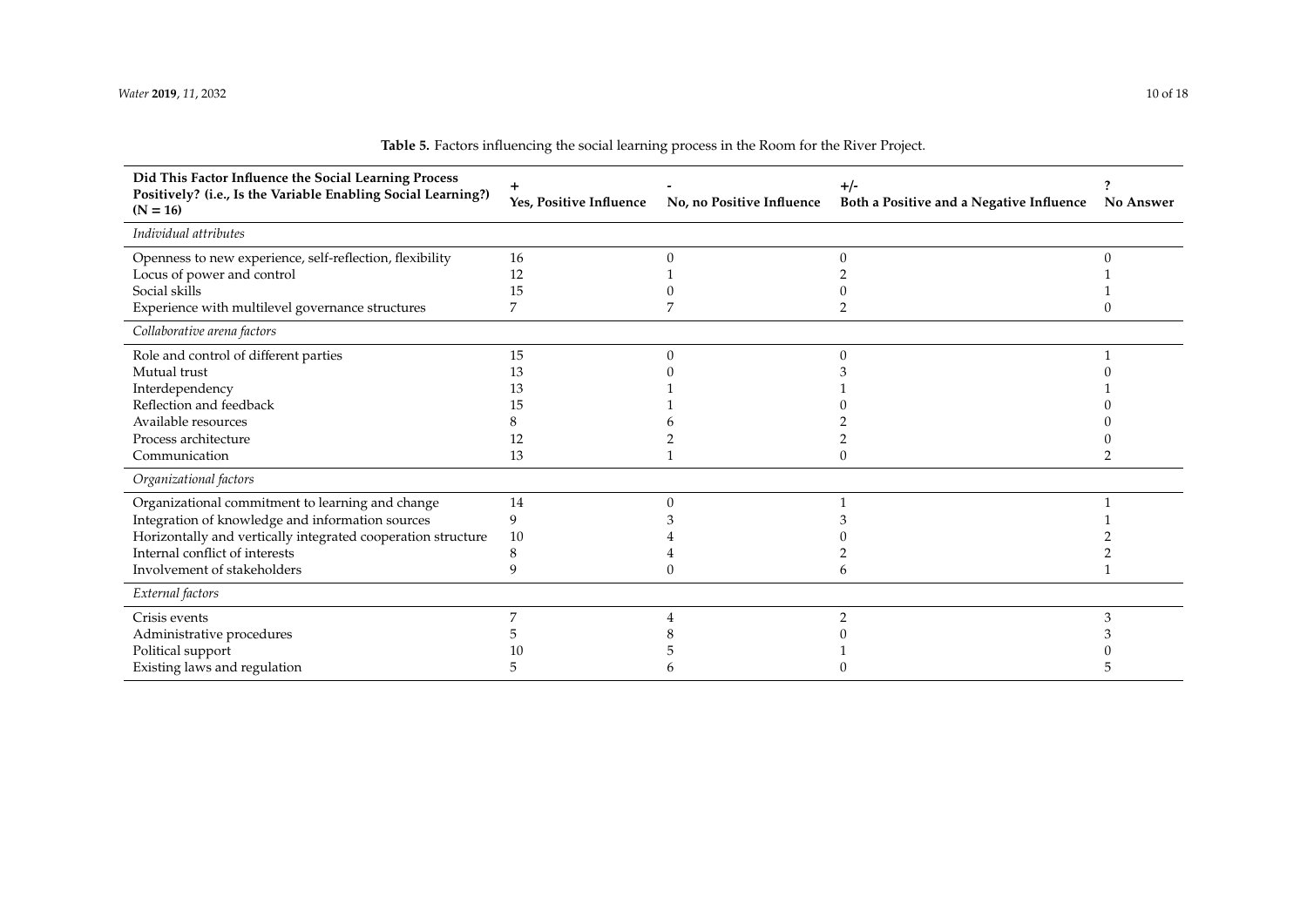#### 5.2.2. Collaborative Arena Factors

The role and control of different parties and reflection and feedback is seen by almost all respondents as a positive influence on the social learning process. Mutual trust and interdependency are also seen as preconditions for social learning, although some argue that trust is a precondition for collaboration but not necessarily for learning. Some even argue that a little distrust or suspicion has a positive influence on learning, *'because you learn most of someone who does things di*ff*erently than you do'* (interviewee 2). The opposite was also rhetorically addressed: '*Would you learn without trusting someone? I don't think so. So first of all you'll have to trust someone before you can learn anything. That is crucial. But trust is something you earn. And you earn trust by letting go of the details and checks. [* . . . *] So giving trust in fact*' (interviewee 3). The importance of trust is explained by most respondents by linking it to a safe environment for learning, in which people trust each other and share their issues. A safe learning environment through mutual trust is seen as a precondition for social learning by many respondents. The score for both a negative and a positive influence on learning is explained by learning when collaboration is not successful. As a respondent explained: '*Collaboration does not always have to be successful in order to learn, you can also learn when collaboration isn't working out. And you might even learn more from that, but not as a group. You'll learn as an individual, but as a group you won't, because everyone has withdrawn in his own island again*' (interviewee 2). An additional condition that was mentioned in the interviews which influences the level of trust in a working group is stereotypical thinking. Due to parties having a certain image of each other, or ideas about each other's working processes, stereotypical thinking occurs, which negatively affects the collaboration process and consequently the level of trust in a working group. This is also related to previous experiences with other parties. When starting a new project with the same party, it frequently occurs that the participants start the project with a certain idea about the other parties, which frustrates an open start of the project and creates unrealistic or wrong expectations, which in turn affects the level of trust in a working group. Role and control of parties determine which position in the collaboration process you have, which also shapes the interdependency relation with the other parties. This relation determines what your attitude is toward other parties and delineates different tasks.

Reflection, feedback, and trust have a reciprocal relation, as trust is needed before individuals will give feedback and reflect on the collaborative process. Reflection is a joint activity in which the collaborative process so far or process outcome is reflected, whereas feedback is of a more personal nature, between individuals and their performance. Both yield the same results: explicit lessons to be learned to improve the collaborative process. For the other factors, results are mixed. The process architecture appears to be an important condition influencing social learning. The frequency of meetings, field trips, and extended engagement through bilateral contacts are helpful in formulating expectations and frameworks for the team to work with. It helps to delineate the process and creates the network in which the parties operate and the agreements on which the collaboration is based. Communication, both internal and external, is seen by many as part of the process architecture and a positive influence on social learning. Without communication in the working group, no information or feedback is fed back in the collaboration process, which would hamper social learning. Timing and what to communicate and what not were mentioned as well. Time was the only resource that was explicitly mentioned by respondents as a resource that influenced learning. Its effect is both positive and negative: getting time to do a task more than once to gain experience helps learning, but time pressure frustrates learning since there is only a little time for feedback and reflection.

#### 5.2.3. Organizational Context

The internal context of an organization enables learning to such an extent that the organizations that are involved in the working groups need to have a commitment to learning in order for working group members to learn and for social learning to occur. Organizational commitment to learning allows representatives to deviate from the business as usual, which is beneficial for a social learning process: *'Regarding commitment to learning, I think that has been one of the major strengths of the Room*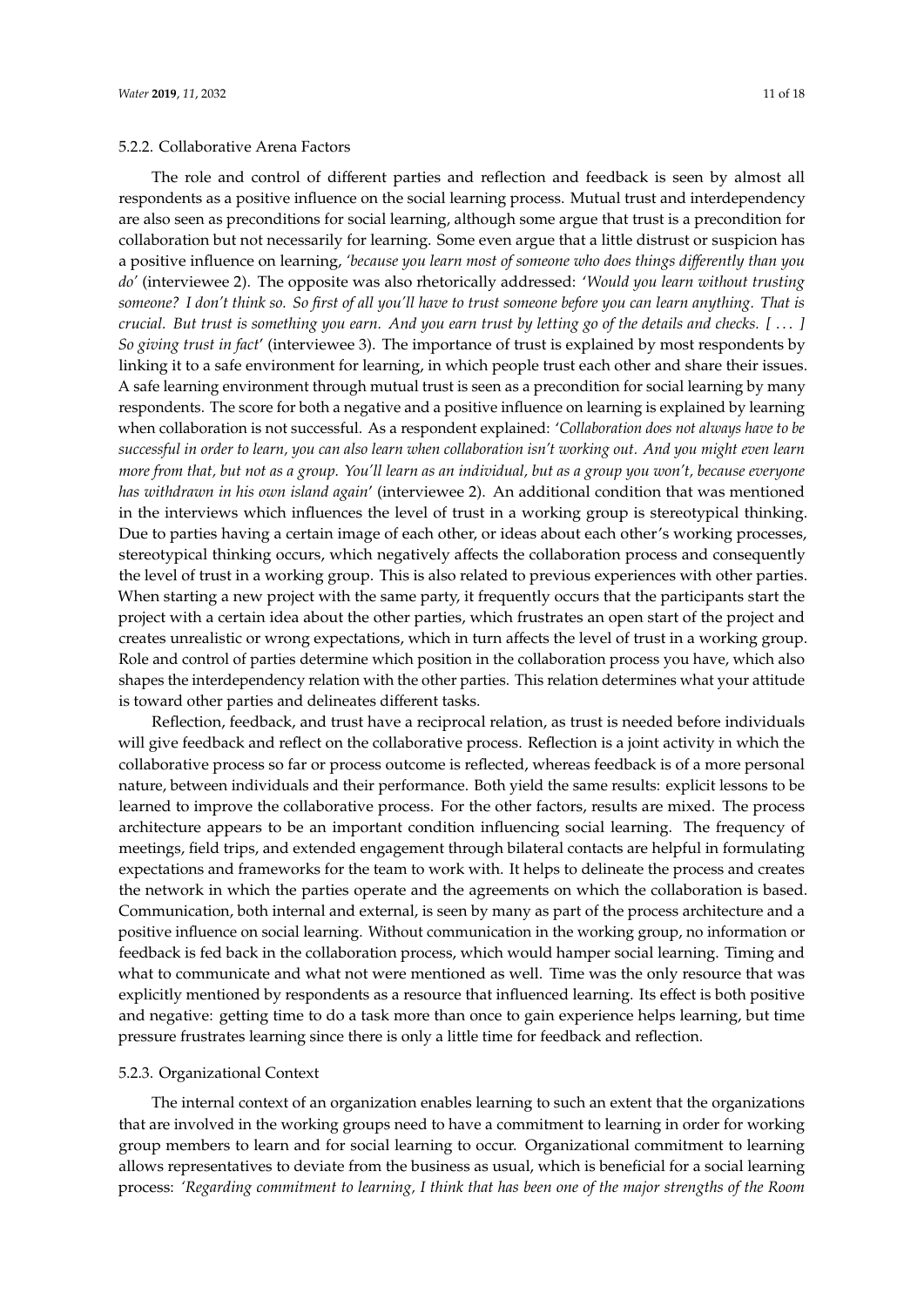*for the River program. [* . . . *] On all levels, this commitment was created*' (interviewee 4). So, it is both a condition in the program and a result of the intensive collaboration processes throughout the program. Integration of knowledge and information sources is important in the context of sharing experiences, but less in sharing actual information and knowledge. The PDR would organize special training days for IPM-team members (e.g., technical manager, contract manager, location manager) to share their experiences and consequently learn from each other. The PDR also made sure that experts from the program office had cross-knowledge of all projects to prevent similar problems to occur and to transfer experiences and knowledge from one project to another. However, this points at sharing of experiences, and less to actual integration of information, which is therefore seen as less crucial. The negative score for this condition is explained by the fact that information and knowledge management was organized very well by the PDR, and there was a strong focus on facilitation of knowledge sharing to decentralized parties, so the necessity for parties to integrate their own information sources was small (see also [\[95\]](#page-16-14) (p. 28)). Internal conflict on interests were deemed less important for social learning as they are mainly solved in the representatives' home organization, but aligning these different interests is a lesson in itself, although not a 'social lesson'. Involvement of stakeholders also contributes to learning in an ambiguous manner. Involvement of stakeholders was mainly seen as the continuity of staff and consistency in one's role and representation of the home organization. The influence of changing staff on social learning depends on the number of people that are replaced and their function; when too many people leave at once and from a specific team, the collective memory of the organization is affected, but a small change in staff every now and then results in new, fresh ideas that help to learn. It must be noted that this is also an indirect condition for social learning as this condition was researched for the internal context of an organization and not the multilevel governance structure.

#### 5.2.4. External Context

Overall, external context conditions seem less important conditions for social learning compared to individual attributes and process factors. Political support is seen as both a positive influence and a negative influence on social learning; on one side, political support improves the collaborative process and creates space for a project to get going, whereas the lack of political support will create tension in the collaboration structure. A respondent formulated the role of political support like this: *'The lack of political support creates an even more urgent need to have a successful learning process I think. You are regarded more critically, which means the story you bring about the project needs to be really good. [* . . . *] when you just go with what the alderman says or wants, he'll like the ideas, and be more like 'we'll just do this', instead of 'why do we want this?', and 'is this really the best option?'* (interviewee 5). It shows the need to be more critical of your own work, which helps to learn. On the other hand, political support for the outcome of a design process will create commitment in the working group, which may positively influence learning.

Crisis events do not directly contribute to social learning, but project-hiccups tend to bring project teams closer together, which in turn may positively influence collaboration and social learning. Administrative procedures do not directly influence social learning, except when they slow down the process to such an extent that the collaboration process suffers from a loss of trust, which frustrates social learning. The same goes for existing laws and regulations.

#### <span id="page-11-0"></span>**6. Concluding Remarks**

This paper aimed to identify enabling conditions for social learning in multilevel flood risk governance. We found that most of the factors identified in the conceptual framework are relevant in a direct or indirect way to the learning processes in the RftR program. So, learning processes in multilevel flood risk governance are influenced by individual attributes, collaborative arena factors, organizational factor, and external factors. However, our case study results indicate that a hierarchy of conditions can be identified.

Individual attributes and collaborative arena factors can be labeled as key, whereas organizational factors and external factors are deemed supportive. Individual attributes of participants in IFRM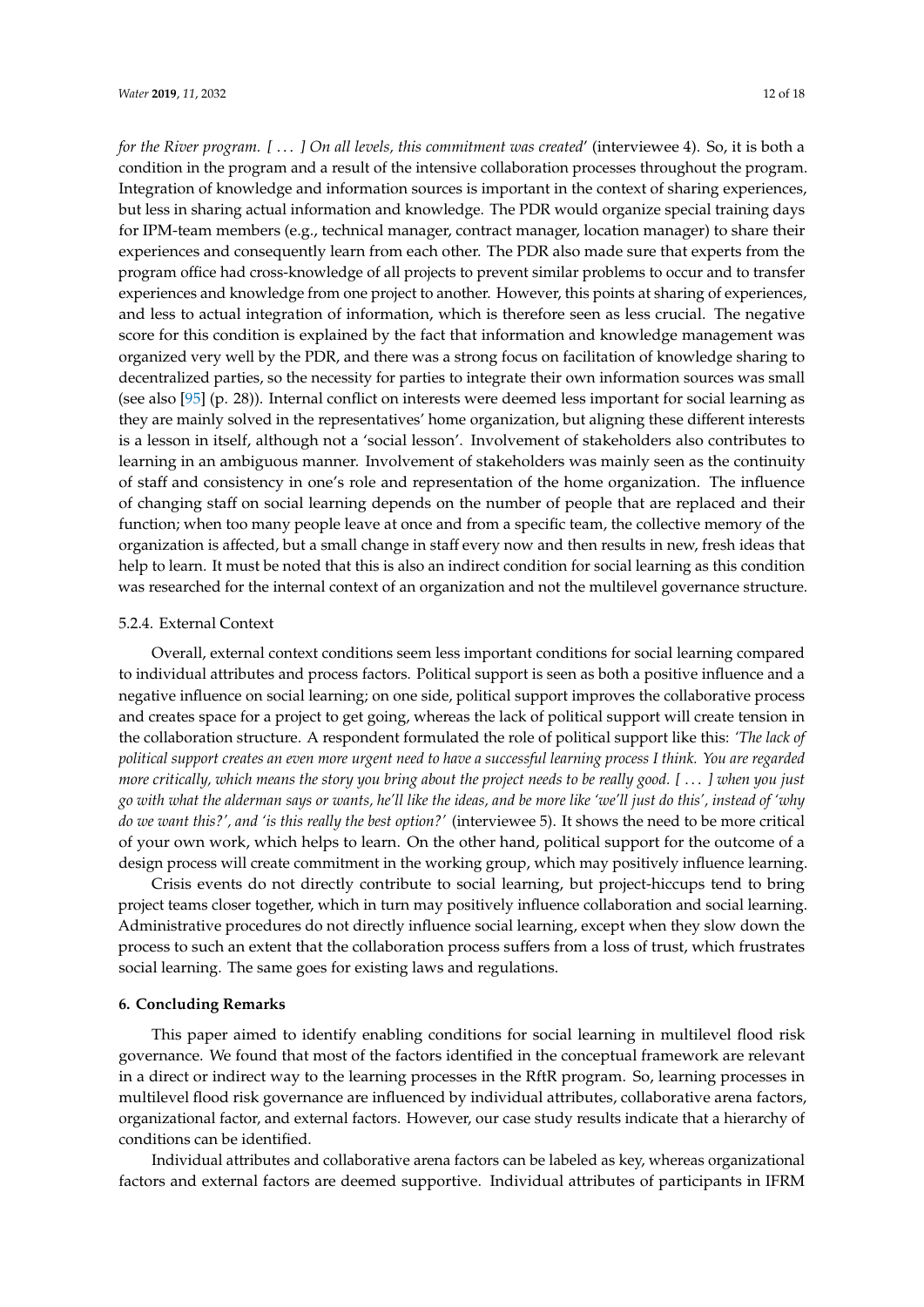projects seem to play a major role in the social learning process, as a participants' individual attributes ultimately determine the commitment to learning.

The relative importance of individual attributes and collaborative arena factors in the social learning process is also reflected in recent work of Bentley Brymer et al. [\[95\]](#page-16-14), who state that a change in understanding (see [\[21\]](#page-14-2)) is foremost an individual step that takes place in multiple dimensions of their understanding. On collaborative arena or process factors, they state that factors that trigger social learning are mostly inclusiveness, extended engagement, opportunities for information exchange, and opportunities for dialogue and interaction, which correspond closely with the factors in our framework. Studies on the Quebec water governance system [\[96\]](#page-17-0) and the Bangladesh Adaptive Delta Management [\[97\]](#page-17-1) show findings that also point at some kind of hierarchy in the conditions for social learning. Our findings on the importance of external factors is to some extent contradicted by Johannessen et al. [\[98\]](#page-17-2), who state that transformations in water governance are often triggered by crises. This can be explained by their focus on multiple-loop learning and the outcomes of social learning, as opposed to a focus on the process of social learning.

However, more comparative future research on conditions for social learning in different contexts should point out the validity of this hypothesis (e.g., [\[99\]](#page-17-3)). It would, for instance, be interesting to find out whether studying social learning in the context of the German Room for the River project results in the same findings. Moreover, future studies should also pay attention to political indecisiveness and distrust and other factors hampering social learning. Such studies could result in a more validated theory on social learning in multilevel flood risk governance. A very relevant topic to do further research on is how the level of centralization of the government system, as for instance addressed by Bonasia and Lucatello [\[100\]](#page-17-4), affects social learning processes. In the Netherlands, the governmental system is very centralized (see e.g., [\[101\]](#page-17-5)), which leads to a clear distinction of tasks and responsibilities, whereas in, e.g., Mexico, the governmental system is much more decentralized, which affects decision making in disaster risk management [\[100\]](#page-17-4). Further application in different socioeconomic contexts would further help refine the framework and judge its usefulness in understanding and facilitating learning processes in flood risk governance.

The framework drawn up in this paper is based on literature on natural resources management, adaptive co-management, and social learning. As another avenue for future research, the framework may be enriched by adding additional insights or governance conditions based on stakeholder theory [\[102\]](#page-17-6), communities of practice [\[103\]](#page-17-7), and network governance [\[104\]](#page-17-8).

Social learning appeared to be a process that lacks a starting point as well as a finish line. Learning itself may emerge from both success and failure. It is a constant process of balancing stakes, sharing information, and the creation of mutual trust and collective memory. Learning itself is an intangible process that may happen without the learner fully aware of it, and is mostly identifiable in retrospect. So multilevel flood risk governance asks for the setup of learning organization or platforms in which reflection and openness to change are core qualities. More specifically, we conclude that in order to enhance the changes on successful learning, such a learning organization can try to mitigate influencing conditions. Process factors and internal context can be organized as such that individuals committed to learning are attracted and are willing to participate in a collaborative process. A program directorate can trigger social learning processes by designing specific learning workshops, in which mutual trust and reflection are addressed. Besides, a learning organization can contribute to learning processes by actively taking up a bridging function in the sharing of knowledge and experiences throughout the program. Learning from past experiences is of great importance for the development of future flood risk governance programs.

**Author Contributions:** Conceptualization, J.d.B., C.D., F.M.; Methodology, J.d.B., C.D., F.M.; Validation, C.D., F.M.; Formal Analysis, J.d.B.; Investigation, J.d.B.; Writing-Original Draft Preparation, J.d.B., C.D. F.M.; Writing-Review & Editing, C.D, F.M.; Supervision, C.D.

**Funding:** This research received no external funding.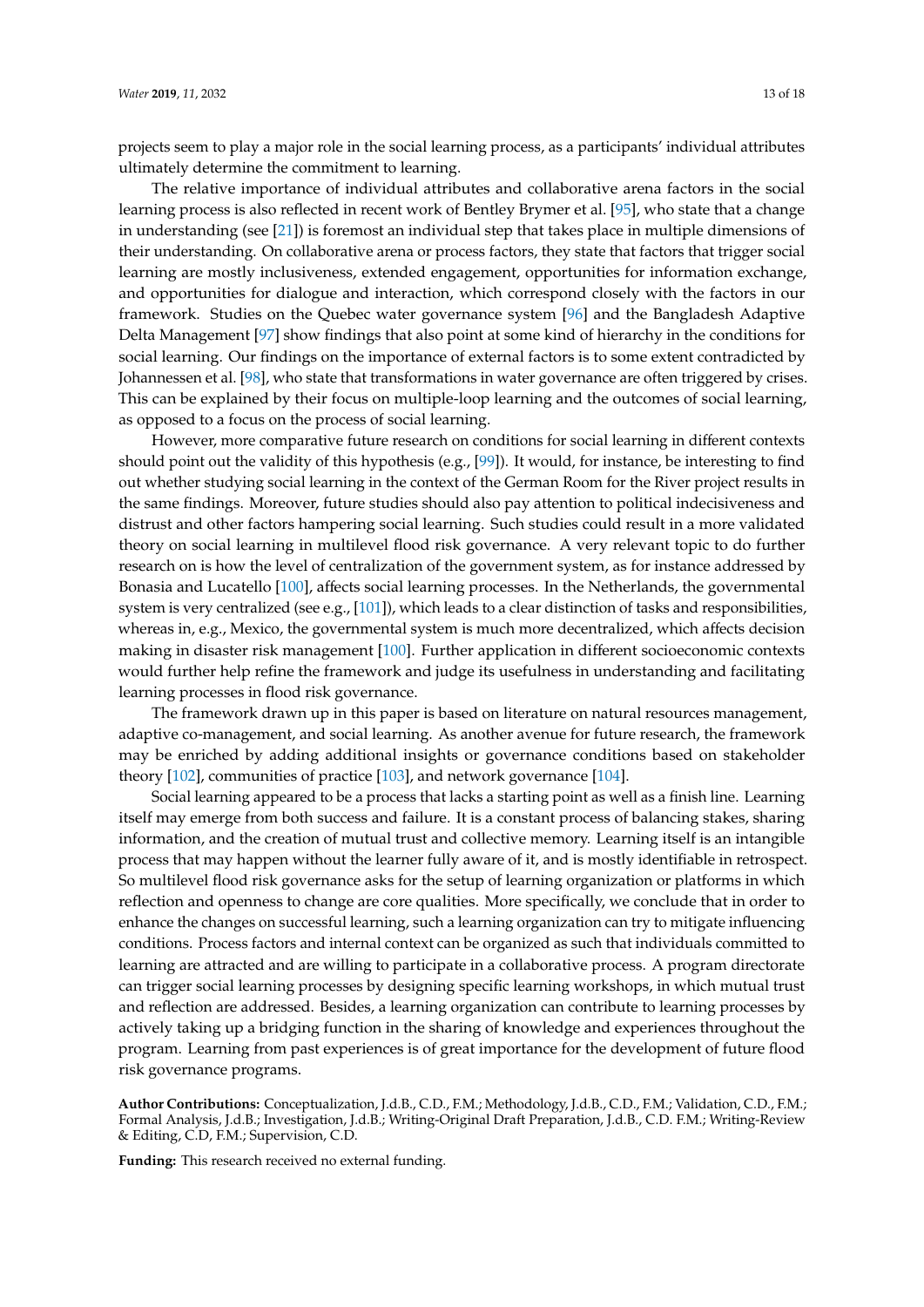**Acknowledgments:** The authors would like to greatly acknowledge Cor Beekmans for his contribution in creating the opportunity to carry out this research project at the Rijkswaterstaat Room for the River Program and his valuable feedback and in-depth discussions on the research outcomes. We also would like to thank the anonymous reviewers for their valuable feedback on the article.

**Conflicts of Interest:** The authors declare no conflict of interest.

## **References**

- <span id="page-13-0"></span>1. Klijn, F.; Kreibich, H.; De Moel, H.; Penning-Rowsell, E. Adaptive flood risk management planning based on a comprehensive flood risk conceptualization. *Mitig. Adap. Strateg. Glob. Chang.* **2015**, *20*, 845–864. [\[CrossRef\]](http://dx.doi.org/10.1007/s11027-015-9638-z) [\[PubMed\]](http://www.ncbi.nlm.nih.gov/pubmed/30197554)
- <span id="page-13-1"></span>2. Pahl-Wostl, C.; Becker, G.; Knieper, C.; Sendzimir, J. How multilevel societal learning processes facilitate transformative change: A comparative case study analysis on flood management. *Ecol. Soc.* **2013**, *18*, 58. [\[CrossRef\]](http://dx.doi.org/10.5751/ES-05779-180458)
- <span id="page-13-2"></span>3. Zevenbergen, C.; Veerbeek, W.; Gersonius, B.; Van Herk, S. Challenges in urban flood management: Travelling across spatial and temporal scales. *J. Flood Risk Manag.* **2008**, *1*, 81–88. [\[CrossRef\]](http://dx.doi.org/10.1111/j.1753-318X.2008.00010.x)
- <span id="page-13-3"></span>4. Baird, J.; Plummer, R.; Moore, M.L.; Brandes, O. Introducing resilience practice to watershed groups: What are the learning effects? *Soc. Nat. Resour.* **2016**, *29*, 1214–1229. [\[CrossRef\]](http://dx.doi.org/10.1080/08941920.2015.1107788)
- <span id="page-13-4"></span>5. Bubeck, P.; Kreibich, H.; Penning-Rowsell, E.C.; Botzen, W.J.W.; De Moel, H.; Klijn, F. Explaining differences in flood management approaches in Europe and in the USA–A comparative analysis. *J. Flood Risk Manag.* **2017**, *10*, 436–445. [\[CrossRef\]](http://dx.doi.org/10.1111/jfr3.12151)
- <span id="page-13-6"></span>6. Van Herk, S. *Delivering Integrated Flood Risk Management: Governance for Collaboration, Learning and Adaptation*; CRC Press: Delft, The Netherlands, 2014.
- <span id="page-13-5"></span>7. Gaddis, E.; Grellier, J.; Grobicki, A.; Hay, R.; Mirumachi, N.; Mukhtarov, F.; Rast, W. Freshwater Policy. In *Global Environment Outlook-GEO-6: Healthy Planet, Healthy People*; UN Environment: Nairobi, Kenya, 2019.
- <span id="page-13-7"></span>8. Serra-Llobet, A.; Conrad, E.; Schaefer, K. Governing for integrated water and flood risk management: Comparing top-down and bottom-up approaches in Spain and California. *Water* **2016**, *8*, 445. [\[CrossRef\]](http://dx.doi.org/10.3390/w8100445)
- <span id="page-13-8"></span>9. Evans, E.P.; Ashley, R.; Hall, J.W.; Penning-Rowsell, E.C.; Saul, A.; Sayers, P.B.; Watkinson, A. *Foresight Flood and Coastal Defence Project: Scientific Summary: Volume I, Future Risks and their Drivers*; Office of Science and Technology: London, UK, 2004; p. 366.
- <span id="page-13-14"></span>10. Van Herk, S.; Rijke, J.; Zevenbergen, C.; Ashley, R. Understanding the transition to integrated flood risk management in the Netherlands. *Environ. Innov. Soc. Trans.* **2015**, *15*, 84–100. [\[CrossRef\]](http://dx.doi.org/10.1016/j.eist.2013.11.001)
- <span id="page-13-9"></span>11. Mukhtarov, F. The Hegemony of Integrated Water Resources Management: A study of Policy Translation in England, Turkey and Kazakhstan. Ph.D. Thesis, Central European University, Budapest, Hungary, 2009.
- <span id="page-13-10"></span>12. Van Herk, S.; Rijke, J.; Zevenbergen, C.; Ashley, R. Governance of integrated flood risk management to deliver large scale investment programmes: Delivery focused social learning in the Netherlands. In Proceedings of the Floodrisk 2012—2nd European Conference on Flood Risk Management, Rotterdam, The Netherlands, 20–22 November 2012.
- <span id="page-13-16"></span>13. Rijke, J.; van Herk, S.; Zevenbergen, C.; Ashley, R. Room for the River: Delivering Integrated River Basin Management in the Netherlands. *Int. J. River Basin Manag.* **2012**, *10*, 369–382. [\[CrossRef\]](http://dx.doi.org/10.1080/15715124.2012.739173)
- <span id="page-13-11"></span>14. Schusler, T.M.; Decker, D.J.; Pfeffer, M.J. Social learning for collaborative natural resource management. *Soc. Nat. Resour.* **2003**, *14*, 309–326. [\[CrossRef\]](http://dx.doi.org/10.1080/08941920390178874)
- <span id="page-13-17"></span>15. Mostert, E.; Pahl-Wostl, C.; Rees, Y.; Searle, B.; Tàbara, D.; Tippett, J. Social learning in European river-basin management: Barriers and fostering mechanisms from 10 river basins. *Ecol. Soc.* **2007**, *12*, 19. [\[CrossRef\]](http://dx.doi.org/10.5751/ES-01960-120119)
- <span id="page-13-18"></span>16. Huitema, D.; Mostert, E.; Egas, W.; Moellenkamp, S.; Pahl-Wostl, C.; Yalcin, R. Adaptive water governance: Assessing the institutional prescriptions of adaptive (co-) management from a governance perspective and defining a research agenda. *Ecol. Soc.* **2009**, *14*, 26. [\[CrossRef\]](http://dx.doi.org/10.5751/ES-02827-140126)
- <span id="page-13-15"></span>17. Pahl-Wostl, C. A conceptual framework for analysing adaptive capacity and multi-level learning processes in resource governance regimes. *Glob. Environ. Chang.* **2009**, *19*, 354–365. [\[CrossRef\]](http://dx.doi.org/10.1016/j.gloenvcha.2009.06.001)
- <span id="page-13-12"></span>18. Van Herk, S.; Zevenbergen, C.; Rijke, J.; Ashley, R. Collaborative research to support transition towards integrating flood risk management in urban development. *J. Flood Risk Manag.* **2011**, *4*, 306–317. [\[CrossRef\]](http://dx.doi.org/10.1111/j.1753-318X.2011.01113.x)
- <span id="page-13-13"></span>19. Gerlak, A.K.; Heikkila, T. Building a theory of learning in collaboratives: Evidence from the Everglades Restoration Program. *J. Public Adm. Res. Theory* **2011**, *21*, 619–644. [\[CrossRef\]](http://dx.doi.org/10.1093/jopart/muq089)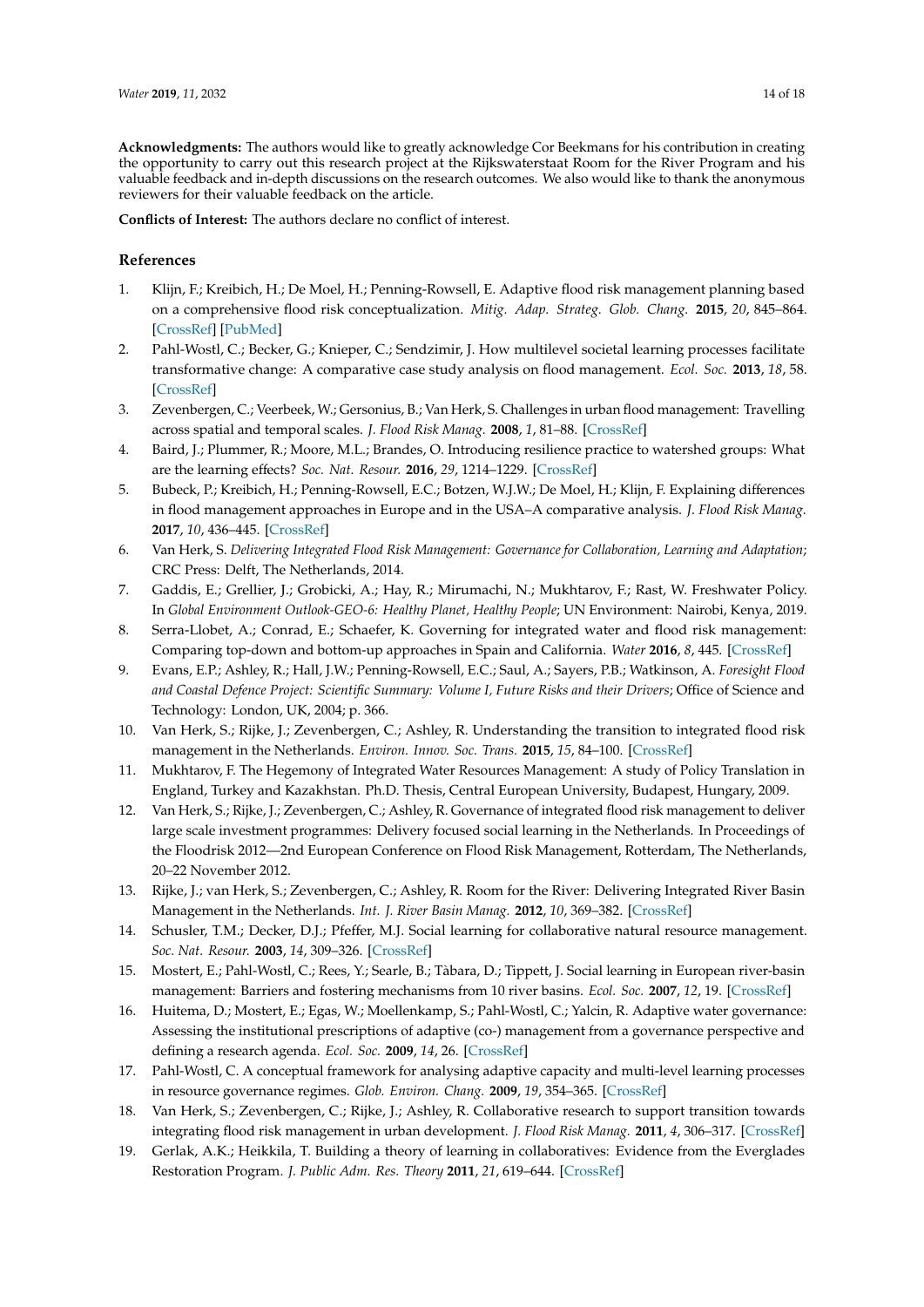- <span id="page-14-0"></span>20. Armitage, D.; Marschke, M.; Plummer, R. Adaptive co-management and the paradox of learning. *Glob. Environ. Chang.* **2008**, *18*, 86–98. [\[CrossRef\]](http://dx.doi.org/10.1016/j.gloenvcha.2007.07.002)
- <span id="page-14-2"></span>21. Reed, M.; Evely, A.C.; Cundill, G.; Fazey, I.R.A.; Glass, J.; Laing, A.; Newig, J.; Parrish, B.; Prell, C.; Raymond, C.; et al. What is social learning? *Ecol. Soc.* **2010**, *15*, r1. [\[CrossRef\]](http://dx.doi.org/10.5751/ES-03564-1504r01)
- 22. Crona, B.I.; Parker, J.N. Learning in support of governance: Theories, methods, and a framework to assess how bridging organizations contribute to adaptive resource governance. *Ecol. Soc.* **2012**, *17*. [\[CrossRef\]](http://dx.doi.org/10.5751/ES-04534-170132)
- <span id="page-14-21"></span>23. Cundill, G.; Rodela, R. A review of assertions about the processes and outcomes of social learning in natural resource management. *J. Environ. Manag.* **2012**, *113*, 7–14. [\[CrossRef\]](http://dx.doi.org/10.1016/j.jenvman.2012.08.021)
- 24. Ison, R.L.; Collins, K.B.; Wallis, P.J. Institutionalising social learning: Towards systemic and adaptive governance. *Environ. Sci. Policy* **2015**, *53*, 105–117. [\[CrossRef\]](http://dx.doi.org/10.1016/j.envsci.2014.11.002)
- <span id="page-14-1"></span>25. Suškevičs, M.; Hahn, T.; Rodela, R.; Macura, B.; Pahl-Wostl, C. Learning for social-ecological change: A qualitative review of outcomes across empirical literature in natural resource management. *J. Environ. Plan. Manag.* **2018**, *61*, 1085–1112. [\[CrossRef\]](http://dx.doi.org/10.1080/09640568.2017.1339594)
- <span id="page-14-3"></span>26. Mukhtarov, F.G. Intellectual history and current status of Integrated Water Resources Management: A global perspective. In *Adaptive and Integrated Water Management*; Springer: Berlin, Germany, 2008; pp. 167–185.
- <span id="page-14-4"></span>27. Berkes, F. Evolution of co-management: Role of knowledge generation, bridging organizations and social learning. *J. Environ. Manag.* **2009**, *90*, 1692–1702. [\[CrossRef\]](http://dx.doi.org/10.1016/j.jenvman.2008.12.001) [\[PubMed\]](http://www.ncbi.nlm.nih.gov/pubmed/19110363)
- <span id="page-14-6"></span><span id="page-14-5"></span>28. Freeman, R. Learning in public policy. *Oxf. Handb. Public Policy* **2006**. [\[CrossRef\]](http://dx.doi.org/10.1093/oxfordhb/9780199548453.003.0017)
- 29. Muro, M.; Jeffrey, P. A critical review of the theory and application of social learning in participatory natural resource management processes. *J. Environ. Plan. Manag.* **2008**, *51*, 325–344. [\[CrossRef\]](http://dx.doi.org/10.1080/09640560801977190)
- <span id="page-14-7"></span>30. Bos, J.J.; Brown, R.R.; Farrelly, M.A. A design framework for creating social learning situations. *Glob. Environ. Chang.* **2013**, *23*, 398–412. [\[CrossRef\]](http://dx.doi.org/10.1016/j.gloenvcha.2012.12.003)
- <span id="page-14-8"></span>31. Pahl-Wostl, C.; Craps, M.; Dewulf, A.; Mostert, E.; Tabara, D.; Taillieu, T. Social learning and water resources management. *Ecol. Soc.* **2007**, *12*, 5. [\[CrossRef\]](http://dx.doi.org/10.5751/ES-02037-120205)
- <span id="page-14-9"></span>32. Medema, W.; Light, S.; Adamowski, J. Integrating adaptive learning into adaptive water resources management. *Environ. Eng. Manag. J.* **2014**, *13*, 1801–1816.
- <span id="page-14-10"></span>33. Cangelosi, V.E.; Dill, W.R. Organizational learning: Observations toward a theory. *Adm. Sci. Q.* **1965**, *10*, 175–203. [\[CrossRef\]](http://dx.doi.org/10.2307/2391412)
- <span id="page-14-11"></span>34. Newig, J.; Günther, D.; Pahl-Wostl, C. Synapses in the network: Learning in governance networks in the context of environmental management. *Ecol. Soc.* **2010**, *15*, 24. [\[CrossRef\]](http://dx.doi.org/10.5751/ES-03713-150424)
- <span id="page-14-12"></span>35. Cook, S.D.; Yanow, D. Culture and organizational learning. *J. Manag. Inq.* **1993**, *2*, 373–390. [\[CrossRef\]](http://dx.doi.org/10.1177/105649269324010)
- 36. Knight, L. Network learning: Exploring learning by interorganizational networks. *Hum. Relat.* **2002**, *55*, 427–454. [\[CrossRef\]](http://dx.doi.org/10.1177/0018726702554003)
- <span id="page-14-13"></span>37. Senge, P. *The Art and Practice of the Learning Organization*; Currency Doubleday: New York, NY, USA, 1990; pp. 126–138.
- <span id="page-14-14"></span>38. Benson, D.; Lorenzoni, I.; Cook, H. Evaluating social learning in England flood risk management: An 'individual-community interaction' perspective. *Environ. Sci. Policy* **2016**, *55*, 326–334. [\[CrossRef\]](http://dx.doi.org/10.1016/j.envsci.2015.05.013)
- <span id="page-14-15"></span>39. Argyris, C.; Schön, D.A. *Organizational Learning III*; Addison Wesley: Boston, MA, USA, 2006.
- <span id="page-14-16"></span>40. Thomas, K.; Allen, S. The learning organization: A meta-analysis of themes in literature. *Learn. Organ.* **2006**, *13*, 123–139. [\[CrossRef\]](http://dx.doi.org/10.1108/09696470610645467)
- <span id="page-14-17"></span>41. March, J.G.; Olsen, J.P. The uncertainty of the past: Organizational learning under ambiguity. *Eur. J. Polit. Res.* **1975**, *3*, 147–171. [\[CrossRef\]](http://dx.doi.org/10.1111/j.1475-6765.1975.tb00521.x)
- <span id="page-14-18"></span>42. Simon, H.A. Bounded rationality and organizational learning. *Organ. Sci.* **1991**, *2*, 125–134. [\[CrossRef\]](http://dx.doi.org/10.1287/orsc.2.1.125)
- 43. Wenger, E. Communities of practice: Learning as a social system. *Syst. Think.* **1998**, *9*, 2–3. [\[CrossRef\]](http://dx.doi.org/10.1177/135050840072002)
- <span id="page-14-19"></span>44. Heikkila, T.; Gerlak, A.K. Building a conceptual approach to collective learning: Lessons for public policy scholars. *Policy Stud. J.* **2013**, *41*, 484–512. [\[CrossRef\]](http://dx.doi.org/10.1111/psj.12026)
- <span id="page-14-20"></span>45. Pahl-Wostl, C.; Sendzimir, J.; Jeffrey, P.; Aerts, J.C.J.H.; Berkamp, G.; Cross, K. Managing change toward adaptive water management through social learning. *Ecol. Soc.* **2007**, *12*, 30. [\[CrossRef\]](http://dx.doi.org/10.5751/ES-02147-120230)
- <span id="page-14-22"></span>46. Huntjens, P.; Pahl-Wostl, C.; Rihoux, B.; Schlüter, M.; Flachner, Z.; Neto, S.; Koskova, R.; Dickens, C.; Nabide Kiti, I. Adaptive water management and policy learning in a changing climate: A formal comparative analysis of eight water management regimes in Europe, Africa and Asia. *Environ. Policy Gov.* **2011**, *21*, 145–163. [\[CrossRef\]](http://dx.doi.org/10.1002/eet.571)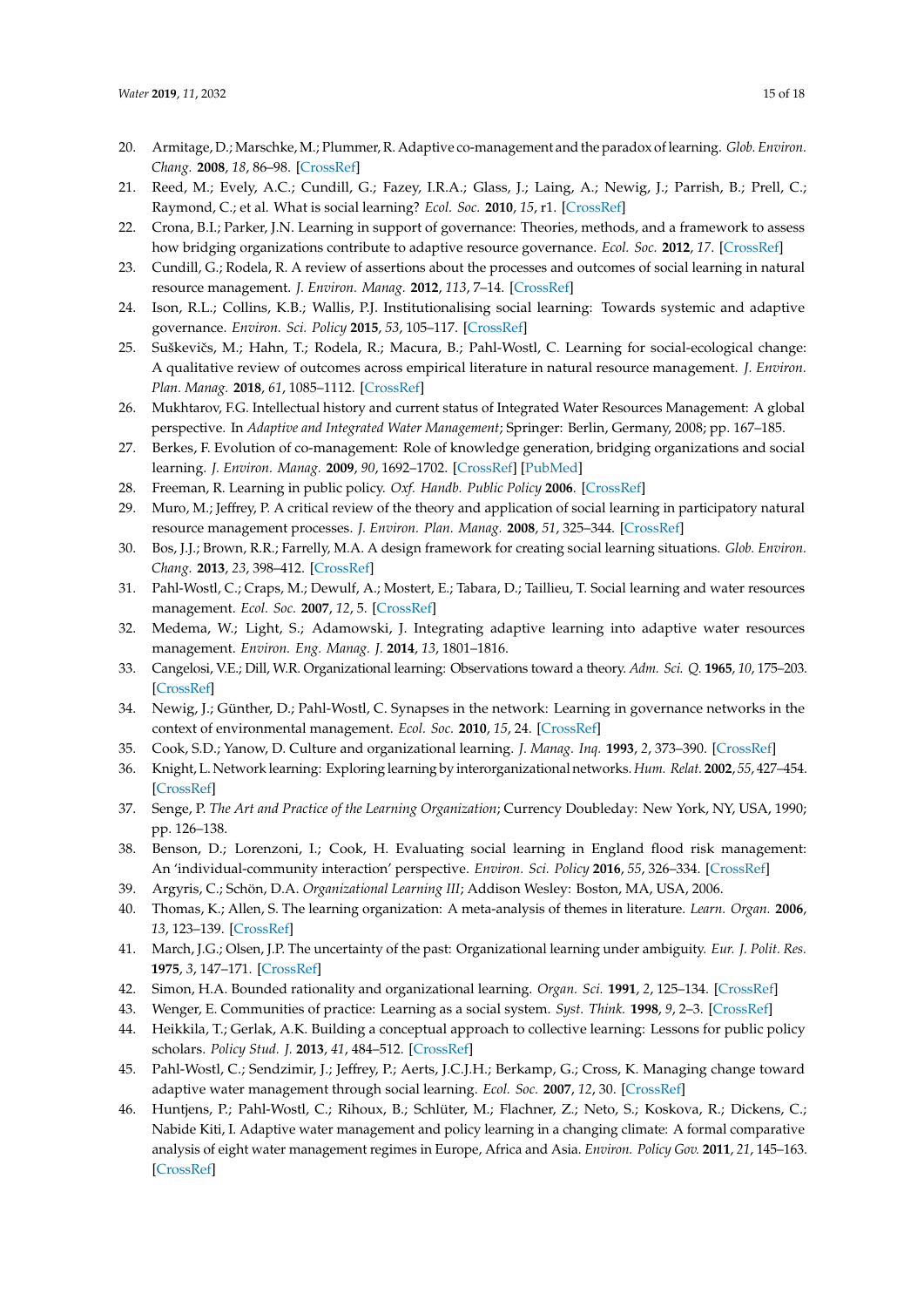- <span id="page-15-0"></span>47. Judge, T.A.; Thoresen, C.J.; Pucik, V.; Welbourne, T.M. Managerial coping with organizational change: A dispositional perspective. *J. Appl. Psychol.* **1999**, *84*, 107. [\[CrossRef\]](http://dx.doi.org/10.1037/0021-9010.84.1.107)
- <span id="page-15-1"></span>48. Walker, J.H.; Armenakis, A.A.; Bernerth, J.B. Factors influencing organizational change efforts: An integrative investigation of change content, context, process and individual differences. *J. Organ. Chang. Manag.* **2007**, *20*, 761–773. [\[CrossRef\]](http://dx.doi.org/10.1108/09534810710831000)
- <span id="page-15-2"></span>49. Wanberg, C.R.; Banas, J.T. Predictors and outcomes of openness to changes in a reorganizing workplace. *J. Appl. Psychol.* **2000**, *85*, 132–142. [\[CrossRef\]](http://dx.doi.org/10.1037/0021-9010.85.1.132) [\[PubMed\]](http://www.ncbi.nlm.nih.gov/pubmed/10740964)
- <span id="page-15-4"></span><span id="page-15-3"></span>50. Hofstede, G. The business of international business is culture. *Int. Bus. Rev.* **1994**, *3*, 1–14. [\[CrossRef\]](http://dx.doi.org/10.1016/0969-5931(94)90011-6)
- 51. Lankford, B.A.; Merrey, D.; Cour, J.; Hepworth, N. *From Integrated to Expedient: An Adaptive Framework for River Basin Management in Developing Countries*; International Water management Institute: Colombo, Sri Lanka, 2007.
- <span id="page-15-9"></span>52. Gasteyer, S.; Flora, C.B. Measuring ppm with tennis shoes: Science and locally meaningful indicators of environmental quality. *Soc. Nat. Res.* **2000**, *13*, 589–597.
- <span id="page-15-5"></span>53. Kusel, J.; Williams, L.; Danks, C.; Perttu, J.; Wills, L.; Keith, D.; LP Group. *A Report on All-Party Monitoring and Lessons Learned from the Pilot Projects. Forest Community Research and The Pacific West. National Community Forestry Center*; Technical Report No. 101-2000; Forest Community Research: Taylorsville, CA, USA.
- <span id="page-15-6"></span>54. Sol, J.; Beers, P.J.; Wals, A.E. Social learning in regional innovation networks: Trust, commitment and reframing as emergent properties of interaction. *J. Clean. Prod.* **2013**, *49*, 35–43. [\[CrossRef\]](http://dx.doi.org/10.1016/j.jclepro.2012.07.041)
- <span id="page-15-15"></span>55. Pressman, J.L.; Wildavsky, A.B. *Implementation: How Great Expectations in Washington are Dashed in Oakland: Or, Why It's Amazing that Federal Programs Work at All, This Being a Saga of the Economic Development Administration as Told by Two Sympathetic Observers Who Seek to Build Morals on a Foundation of Ruined Hopes*; University of California Press: Berkeley, CA, USA, 1984.
- <span id="page-15-7"></span>56. Webster, J. Culture's influence: Towards understanding stakeholder interactions in rural water, sanitation and hygiene promotion projects. Ph.D. Thesis, Cranfield University, Cranfield, UK, 2007.
- <span id="page-15-8"></span>57. Rotter, J.B. Generalized expectancies for internal versus external control of reinforcement. *Psychol. Monogr. Gen. Appl.* **1966**, *80*, 1. [\[CrossRef\]](http://dx.doi.org/10.1037/h0092976)
- <span id="page-15-10"></span>58. Verbeeten, T. Wijs met de Waddenzee. Ph.D. Thesis, University of Utrecht, Utrecht, The Netherlands, 1999.
- <span id="page-15-11"></span>59. Muro, M.; Jeffrey, P. Time to talk? How the structure of dialog processes shapes stakeholder learning in participatory water resources management. *Ecol. Soc.* **2012**, *17*. [\[CrossRef\]](http://dx.doi.org/10.5751/ES-04476-170103)
- <span id="page-15-12"></span>60. Medema, W. Integrated water resources management and adaptive management: Shaping science and practice. PhD Thesis, Cranfield University, Cranfield, UK, 2008.
- <span id="page-15-13"></span>61. Dewulf, A.; Craps, M.; Bouwen, R.; Taillieu, T.; Pahl-Wostl, C. Integrated management of natural resources: Dealing with ambiguous issues, multiple actors and diverging frames. *Water Sci. Technol.* **2005**, *52*, 115–124. [\[CrossRef\]](http://dx.doi.org/10.2166/wst.2005.0159) [\[PubMed\]](http://www.ncbi.nlm.nih.gov/pubmed/16304943)
- <span id="page-15-14"></span>62. Van Buuren, A. Knowledge for governance, governance of knowledge: Inclusive knowledge management in collaborative governance processes. *Int. Public Manag. J.* **2009**, *12*, 208–235. [\[CrossRef\]](http://dx.doi.org/10.1080/10967490902868523)
- <span id="page-15-16"></span>63. McGinnis, M.D. *Polycentric Games and Institutions: Readings from the Workshop in Political Theory and Policy Analysis*; University of Michigan Press: Ann Arbor, MI, USA, 2000.
- 64. Geels, F.W.; Green, K. General introduction: Systems innovation and transitions to sustainability. In *System Innovation and the Transition to Sustainability: Theory, Evidence and Policy*; Elzen, B., Geels, F.W., Green, K., Eds.; Edward Elgar Publishing: Cheltenham, UK, 2004.
- 65. Keen, M.; Mahanty, S. *Collaborative learning: bridging Scales and Interests, In Social learning in Environmental Management: Towards a Sustainable Future*; Dyball, R., Keen, M., Eds.; Routledge: London, UK, 2012; pp. 20–38.
- <span id="page-15-17"></span>66. Dyball, R.; Brown, V.; Keen, M. Towards sustainability: Five strands of social learning. In *Social Learning Towards a Sustainable World; Principles, Perspectives, and Praxis*; Wals, A.E.J., Ed.; Wageningen Academic Publishers: Wageningen, The Netherlands, 2007; pp. 181–195.
- 67. Staw, B.M.; Ross, J. Stability in the midst of change: A dispositional approach to job attitudes. *J. Appl. Psychol.* **1985**, *70*, 469. [\[CrossRef\]](http://dx.doi.org/10.1037/0021-9010.70.3.469)
- 68. Bohm, D. *On Dialogue*; Routledge: Abingdon, UK, 2004.
- 69. Alvesson, M.; Sköldberg, K. *Reflexive Methodology: New Vistas for Qualitative Research*; Sage: Thousand Oaks, CA, USA, 2000.
- <span id="page-15-18"></span>70. Folke, C.; Hahn, T.; Olsson, P.; Norberg, J. Adaptive governance of social-ecological systems. *Annu. Rev. Environ. Resour.* **2005**, *30*, 441–473. [\[CrossRef\]](http://dx.doi.org/10.1146/annurev.energy.30.050504.144511)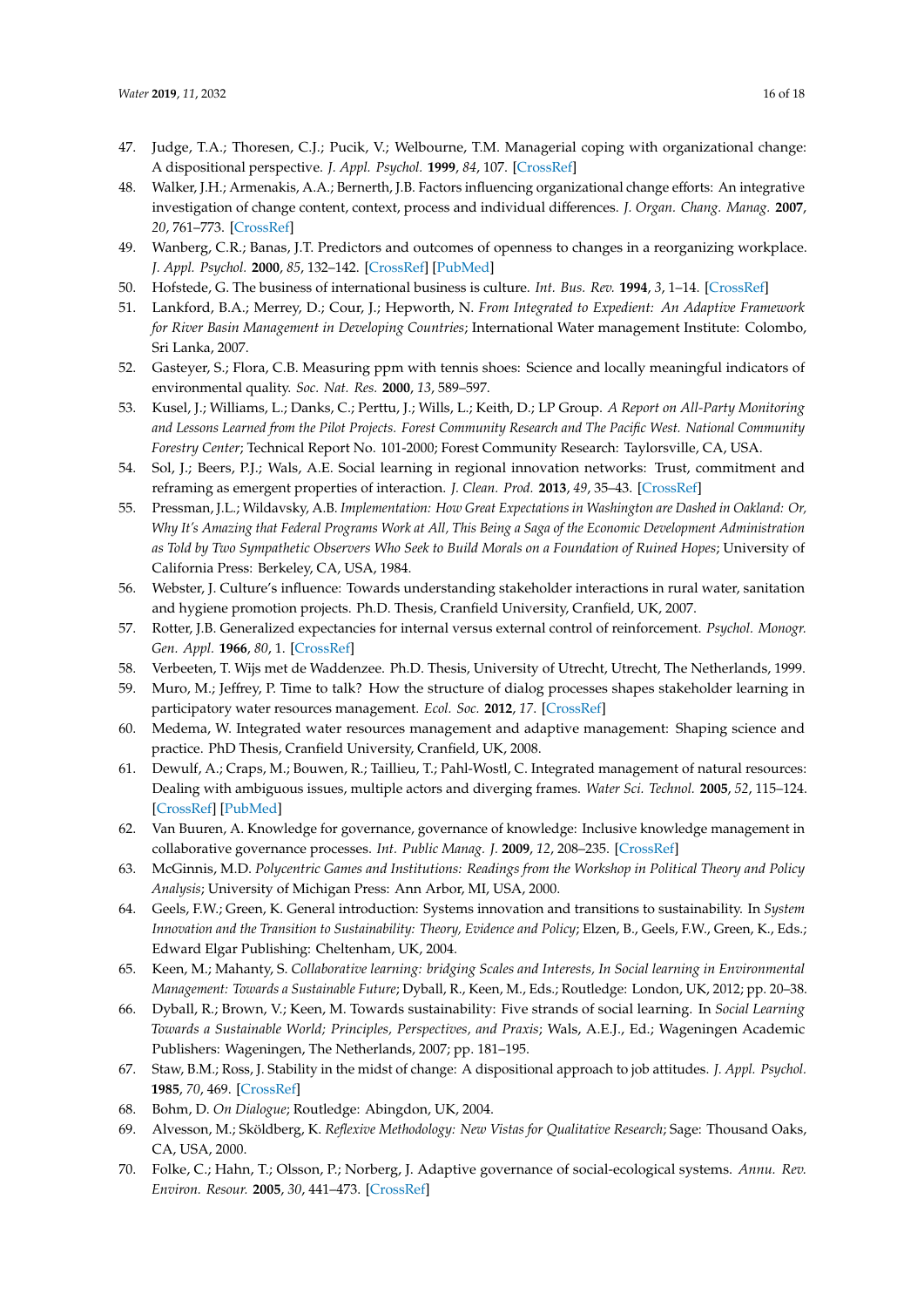- 71. Keen, M.; Mahanty, S. Learning in sustainable natural resource management: Challenges and opportunities in the Pacific. *Soc. Nat. Resour.* **2006**, *19*, 497–513. [\[CrossRef\]](http://dx.doi.org/10.1080/08941920600663896)
- <span id="page-16-0"></span>72. Fernandez-Gimenez, M.; Ballard, H.; Sturtevant, V. Adaptive management and social learning in collaborative and community-based monitoring: A study of five community-based forestry organizations in the western USA. *Ecol. Soc.* **2008**, *13*, 4. [\[CrossRef\]](http://dx.doi.org/10.5751/ES-02400-130204)
- <span id="page-16-1"></span>73. Cash, D.W.; Adger, W.N.; Berkes, F.; Garden, P.; Lebel, L.; Olsson, P.; Pritchard, L.; Young, O. Scale and cross-scale dynamics: Governance and information in a multilevel world. *Ecol. Soc.* **2006**, *11*, 8. [\[CrossRef\]](http://dx.doi.org/10.5751/ES-01759-110208)
- <span id="page-16-2"></span>74. Keen, M.; Bruck, T.; Dyball, R. Social learning: A new approach to environmental management. In *Social Learning in Environmental Management: Towards a Sustainable Future*; Keen, M., Brown, V., Dyball, R., Eds.; Earthscan: London UK, 2005; pp. 3–21.
- 75. Berman, P.; McLaughlin, M.W. *Federal Programs Supporting Educational Change: Vol. VIII, Implementing and Sustaining Innovations*; Rand Corporation: Santa Monica, CA, USA, 1978.
- 76. Weick, K.E. Small wins: Redefining the scale of social problems. *Am. Psychol.* **1984**, *39*, 40. [\[CrossRef\]](http://dx.doi.org/10.1037/0003-066X.39.1.40)
- 77. Measham, T. Combining people, place and learning. In *Social Learning in Environmental Management: Towards a Sustainable Future*; Keen, M., Brown, V.A., Dyball, R., Eds.; Routledge: Abingdon, UK, 2005.
- <span id="page-16-3"></span>78. Johannessen, Å.; Hahn, T. Social learning towards a more adaptive paradigm? Reducing flood risk in Kristianstad municipality, Sweden. *Glob. Environ. Chang.* **2013**, *23*, 372–381. [\[CrossRef\]](http://dx.doi.org/10.1016/j.gloenvcha.2012.07.009)
- <span id="page-16-4"></span>79. Somach, S.L. Closing the Policy-Practice Gap in Water Resources Planning. *J. Contemp. Water Res. Educ.* **1993**, *90*, 5.
- 80. Ostrom, E. Vulnerability and polycentric governance systems. *IHDP Update* **2001**, *3*, 1–4.
- 81. Adger, W.N.; Arnell, N.W.; Tompkins, E.L. Successful adaptation to climate change across scales. *Glob. Environ. Chang.* **2005**, *15*, 77–86. [\[CrossRef\]](http://dx.doi.org/10.1016/j.gloenvcha.2004.12.005)
- 82. Pahl-Wostl, C. The importance of social learning in restoring the multifunctionality of rivers and floodplains. *Ecol. Soc.* **2006**, *11*, 10. [\[CrossRef\]](http://dx.doi.org/10.5751/ES-01542-110110)
- 83. Young, O. Designing environmental governance systems: The diagnostic method. In Proceedings of the Keynote at IDGEC Synthesis Conference, Bali, Indonesia, 6–9 December 2006; pp. 9–11.
- <span id="page-16-5"></span>84. Ostrom, E. Developing a method for analyzing institutional change. In *Assessing the Evolution and Impact of Alternative Institutional Structures*; Batie, S.M.N., Ed.; Routledge: Abingdon, UK, 2008.
- <span id="page-16-6"></span>85. Olsson, P.; Gunderson, L.; Carpenter, S.; Ryan, P.; Lebel, L.; Folke, C.; Holling, C.S. Shooting the rapids: Navigating transitions to adaptive governance of social-ecological systems. *Ecol. Soc.* **2006**, *11*, 18. [\[CrossRef\]](http://dx.doi.org/10.5751/ES-01595-110118)
- <span id="page-16-7"></span>86. Wurbs, R.A. Dissemination of generalized water resources models in the United States. *Water Int.* **1998**, *23*, 190–198. [\[CrossRef\]](http://dx.doi.org/10.1080/02508069808686767)
- <span id="page-16-8"></span>87. Programmadirectie Ruimte voor de Rivier. *Planologische Kernbeslissing Ruimte voor de Rivier*; Vastgesteld besluit: Utrecht, The Netherlands, 2006.
- <span id="page-16-9"></span>88. Herk, S.; van Rijke, J.; Zevenbergen, C.; Ashley, R.; Besseling, B. Adaptive co-management and network learning in the Room for the River programme. *J. Environ. Plan. Manag.* **2015**, *58*, 554–575. [\[CrossRef\]](http://dx.doi.org/10.1080/09640568.2013.873364)
- <span id="page-16-10"></span>89. Programmadirectie Ruimte voor de Rivier. *31e Voortgangsrapportage Ruimte voor de Rivier, Verslagperiode 1 Juli–31 December 2017*. Utrecht/Den Haag. 2018. Available online: https://[www.rijksoverheid.nl](https://www.rijksoverheid.nl/documenten/rapporten/2018/04/03/31e-voortgangsrapportage-ruimte-voor-de-rivier)/documenten/ rapporten/2018/04/03/[31e-voortgangsrapportage-ruimte-voor-de-rivier](https://www.rijksoverheid.nl/documenten/rapporten/2018/04/03/31e-voortgangsrapportage-ruimte-voor-de-rivier) (accessed on 17 August 2018).
- <span id="page-16-11"></span>90. Hertogh, M.J.C.M.; Baker, S.; Staal-Ong, P.L.; Westerveld, E. *Managing Large Infrastructure Projects: Research on Best Practices and Lessons Learnt in Large Infrastructure Projects in Europe*; AT Osborne BV: Hilversum, The Netherlands, 2008.
- <span id="page-16-12"></span>91. Programmadirectie Ruimte voor de Rivier. *28e Voortgangsrapportage Ruimte voor de Rivier, Verslagperiode 1 Januari–30 Juni 2016*. Utrecht/Den Haag. 2016. Available online: https://[www.europa-nu.nl](https://www.europa-nu.nl/id/vk7bkdpd1kz4/agenda/28e_voortgangsrapportage_ruimte_voor_de)/id/vk7bkdpd1kz4/ agenda/[28e\\_voortgangsrapportage\\_ruimte\\_voor\\_de](https://www.europa-nu.nl/id/vk7bkdpd1kz4/agenda/28e_voortgangsrapportage_ruimte_voor_de) (accessed on 8 August 2016).
- <span id="page-16-13"></span>92. Andersson Elffers Felix. 3/4 *Evaluatie Ruimte voor de Rivier*. Utrecht, The Netherlands. 2013. Available online: https://www.aef.nl/[ruimte-voor-de-rivier-4602157c-36c7-443e-960e-e158e7aa63a1](https://www.aef.nl/ruimte-voor-de-rivier-4602157c-36c7-443e-960e-e158e7aa63a1) (accessed on 8 August 2016).
- 93. Ten Heuvelhof, E.; Bruijn, H.; de Wal, M.; de Kort, M.; Vliet, M.; van Noordink, M.; Böhm, B. *Procesevaluatie totstandkoming PKB Ruimte voor de Rivier*; Berenschot: Utrecht, The Netherlands, 2007.
- 94. Twist, M.; van Heuvelhof, E.; ten Kort, M.; Olde Wolbers, M.; Berg, C.; van den Bressers, N. *Tussenevaluatie PKB Ruimte voor de Rivier*; Berenschot: Utrecht, The Netherlands, 2011.
- <span id="page-16-14"></span>95. Bentley Brymer, A.L.; Wulfhorst, J.D.; Brunson, M.W. Analyzing stakeholders' workshop dialogue for evidence of social learning. *Ecol. Soc.* **2018**, *23*. [\[CrossRef\]](http://dx.doi.org/10.5751/ES-09959-230142)